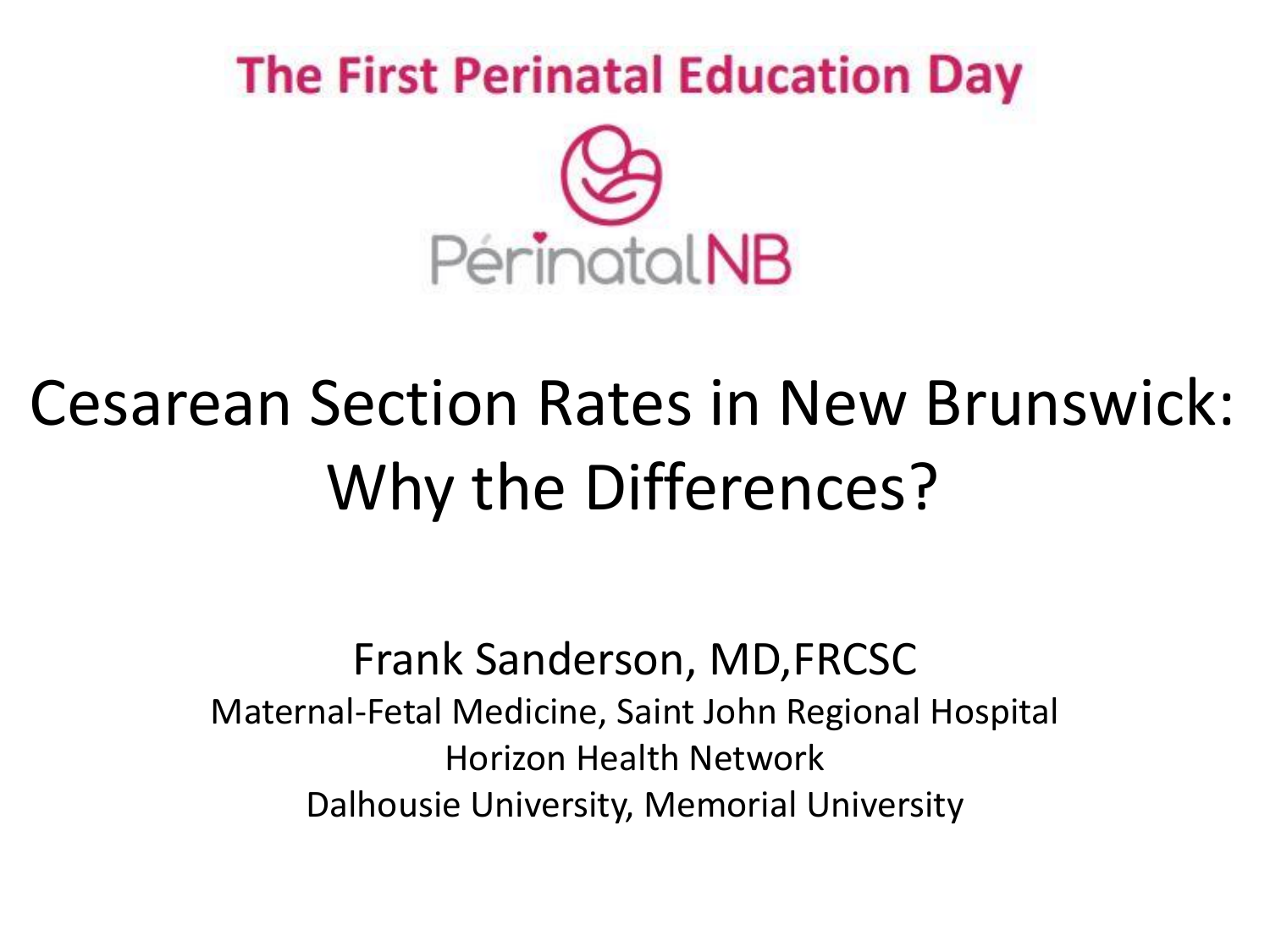### Disclosures:

- I can describe what our situation is
- I can give you some insight that might help
- I don't really know why people do what they do
- Even if I did, I don't know how to change it
- No financial disclosures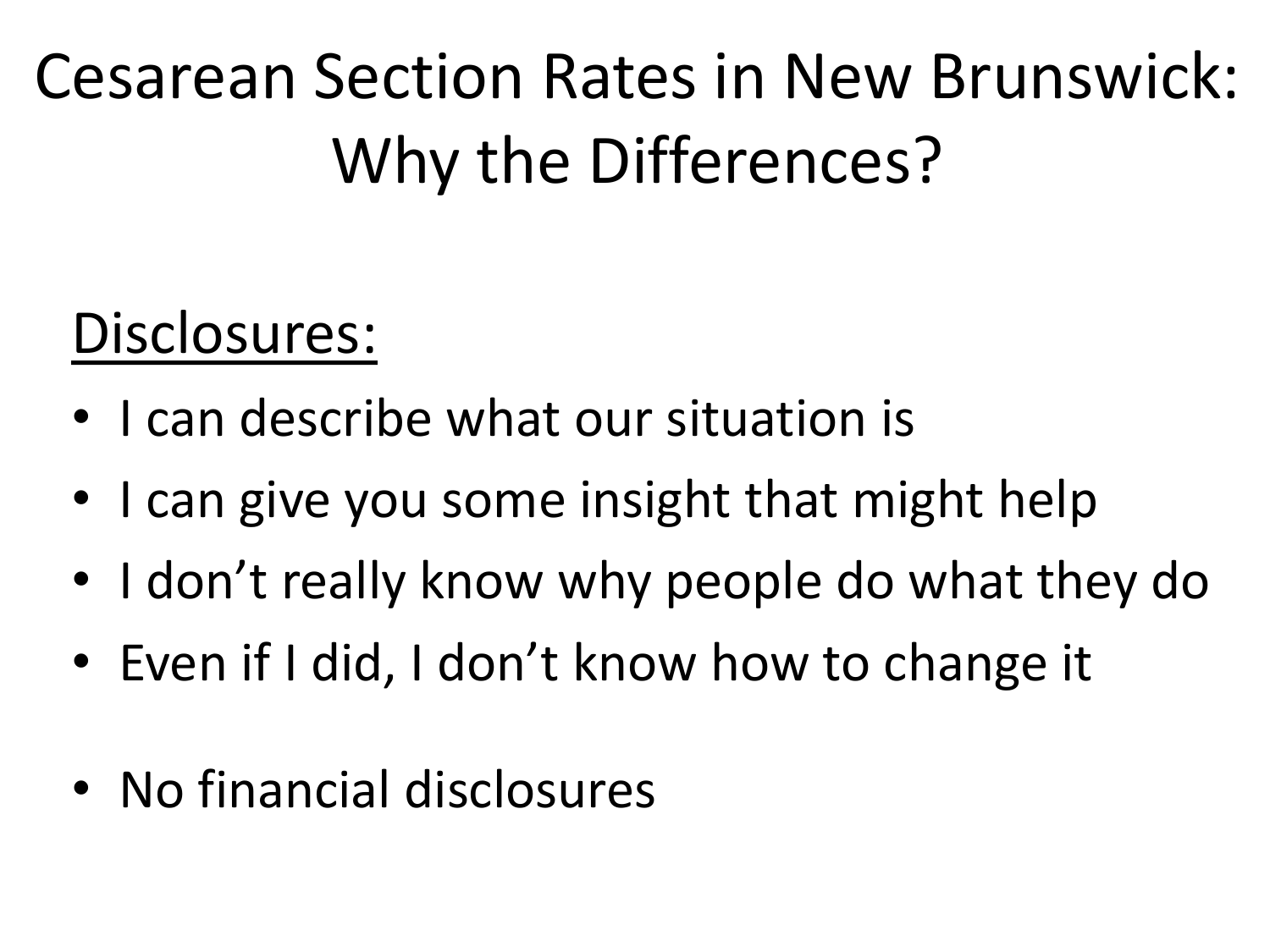

NB Perinatal Health Program Report of Indicators | 2011-2016

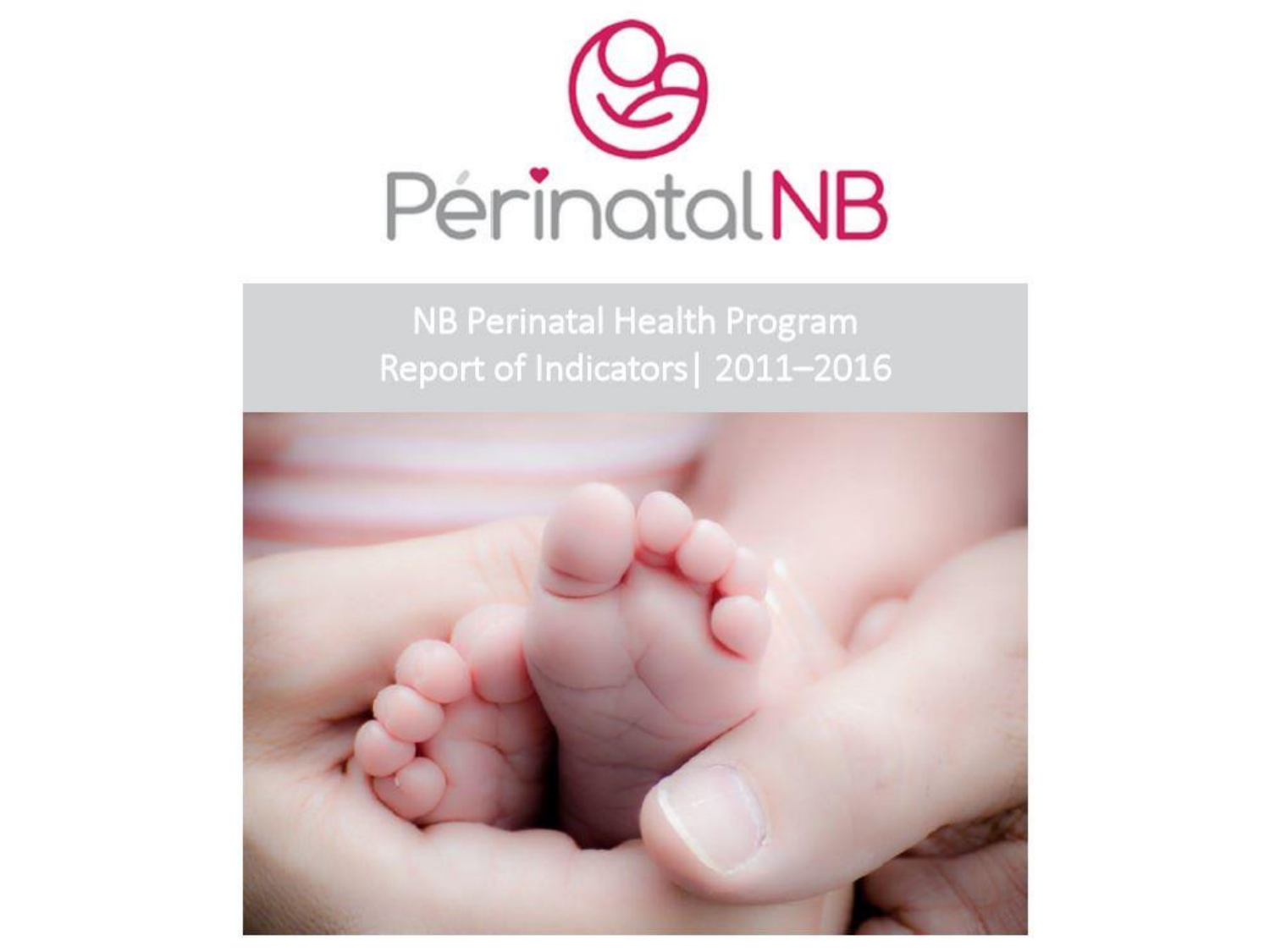

Figure 1.2: Number and per cent of deliveries, by birthing hospital, New Brunswick, 2015/16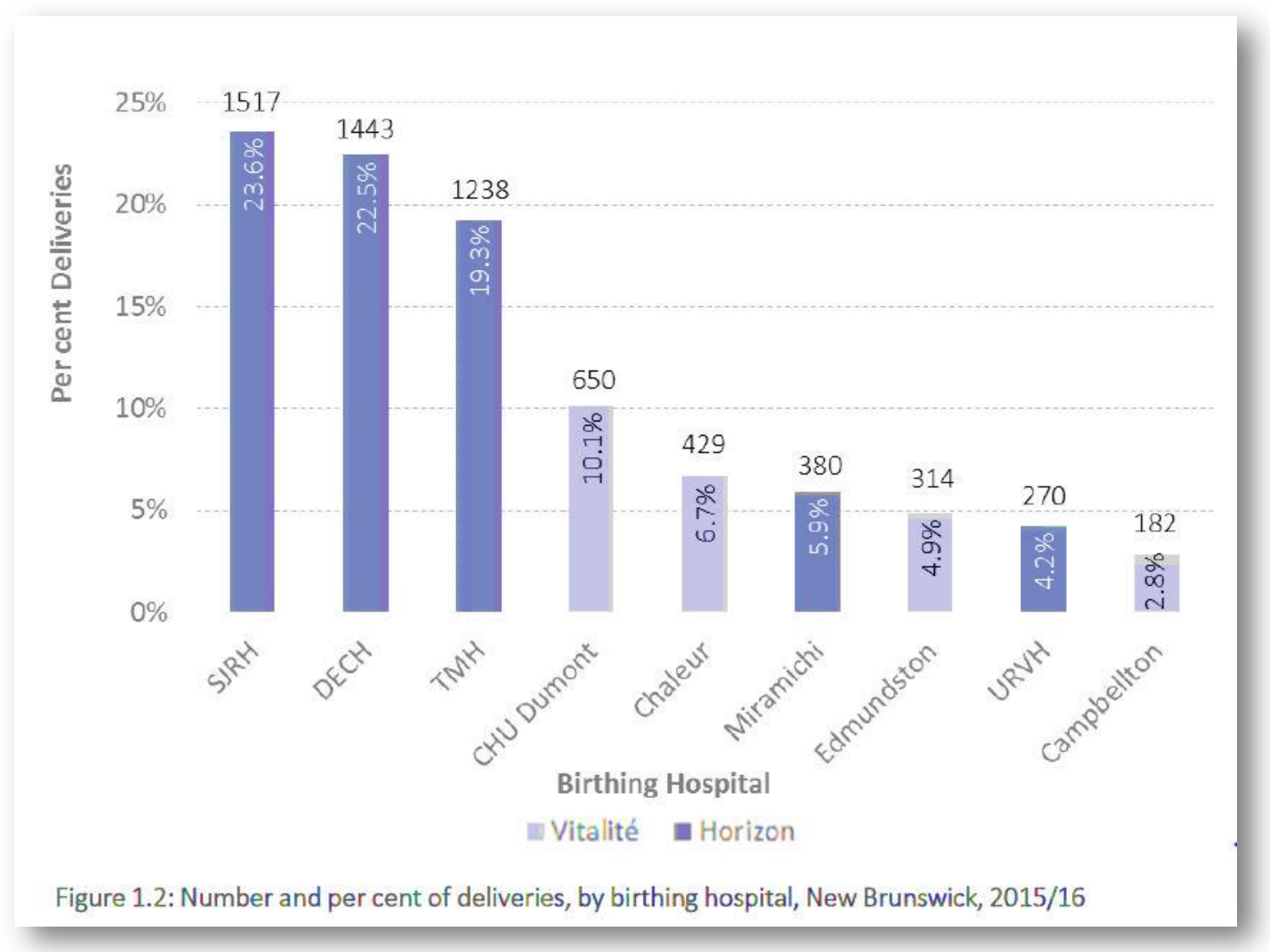### **Snapshot of Perinatal Health** in New Brunswick

### 28.1% of women gave birth by C-section.

| Location                      | C-section Rate |
|-------------------------------|----------------|
| <b>Horizon Health Network</b> | 27.4           |
| Vitalité Health Network       | 30.0           |
| <b>New Brunswick</b>          | 28.1           |
| Canada                        | 27.9           |
| <b>WHO</b>                    | $\leq$ 15      |

The World Health **Organization (WHO)** recommended C-section rate is 15% or lower.

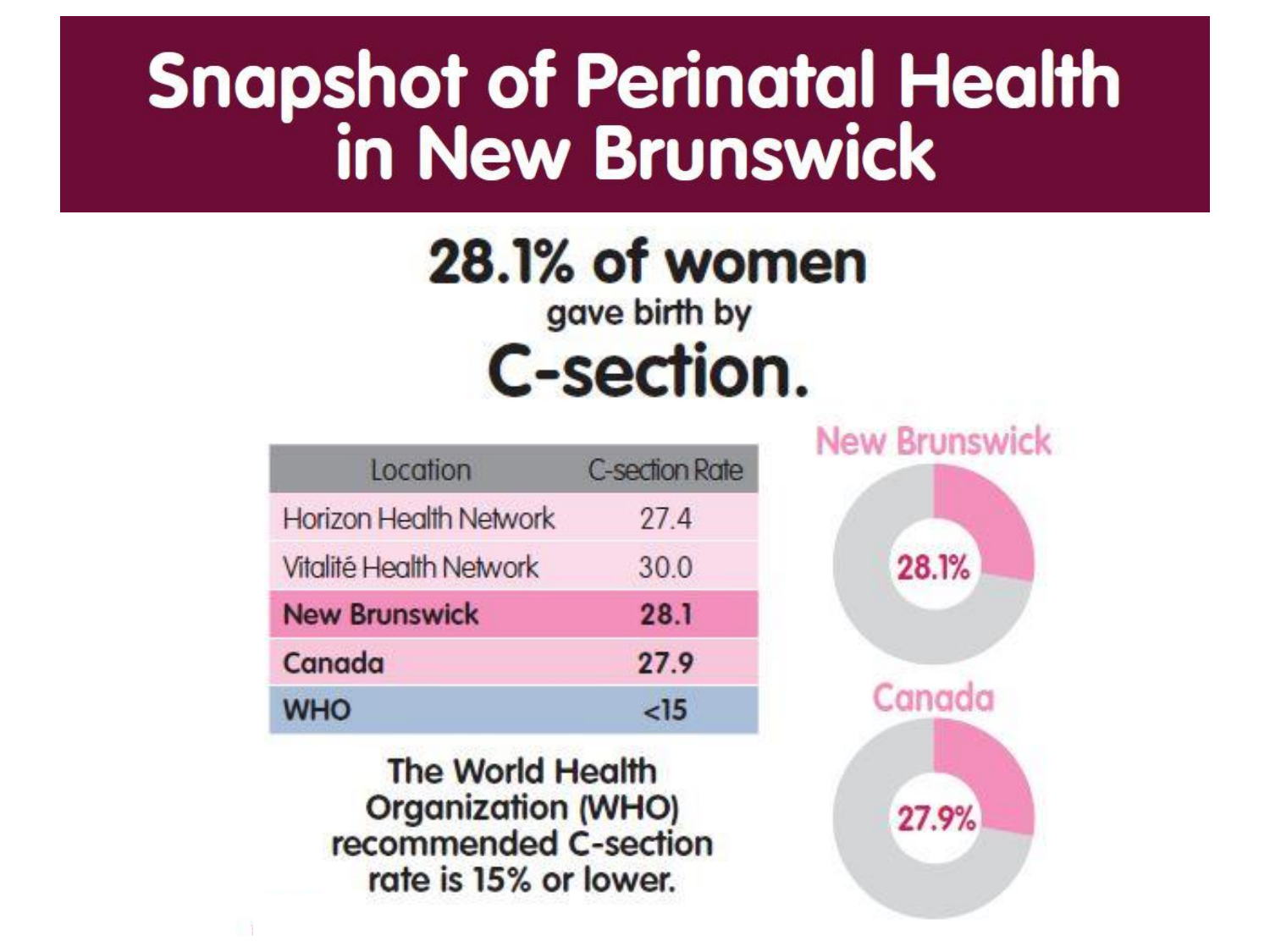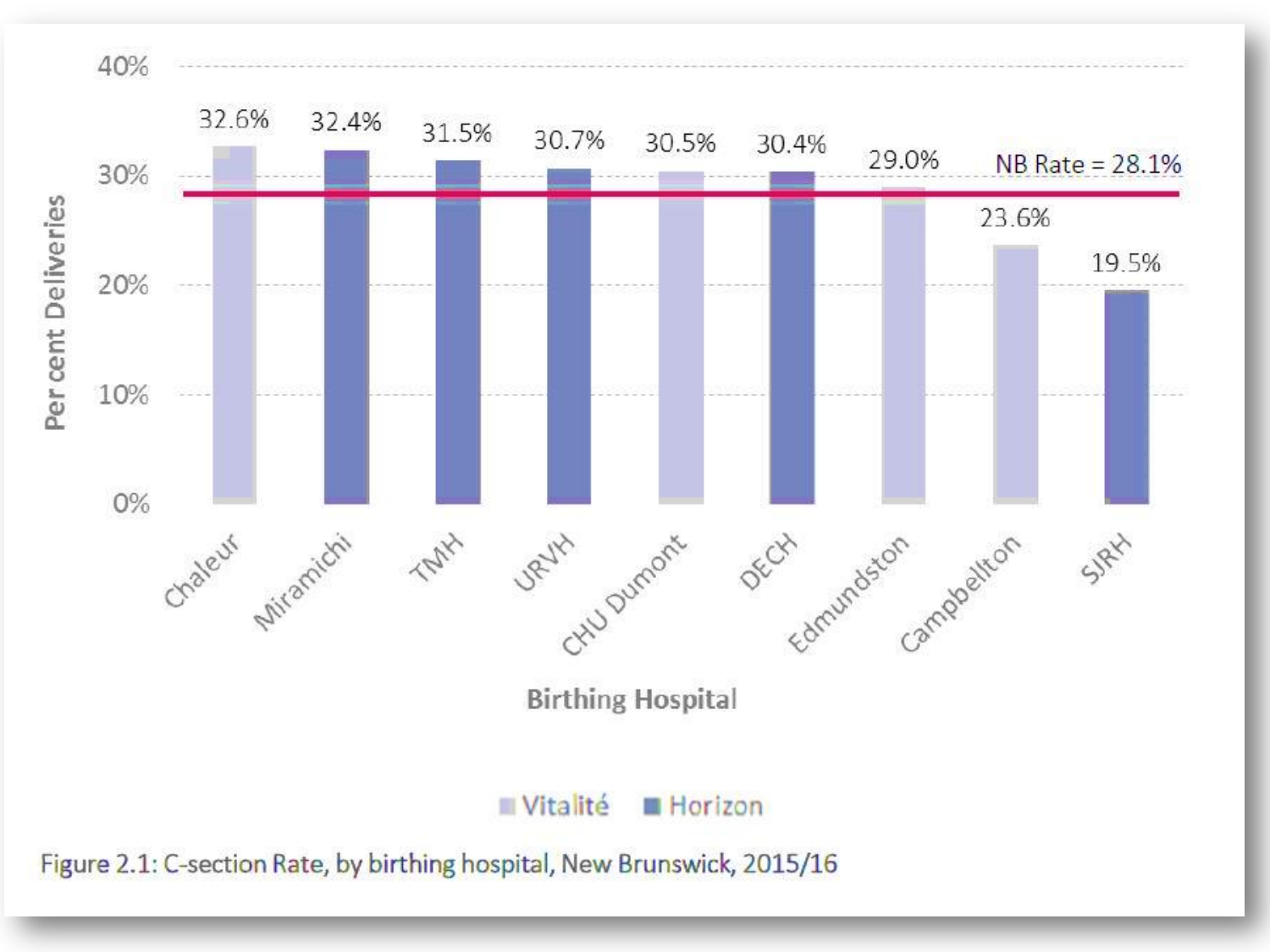# We don't really know what the right CS Rate is...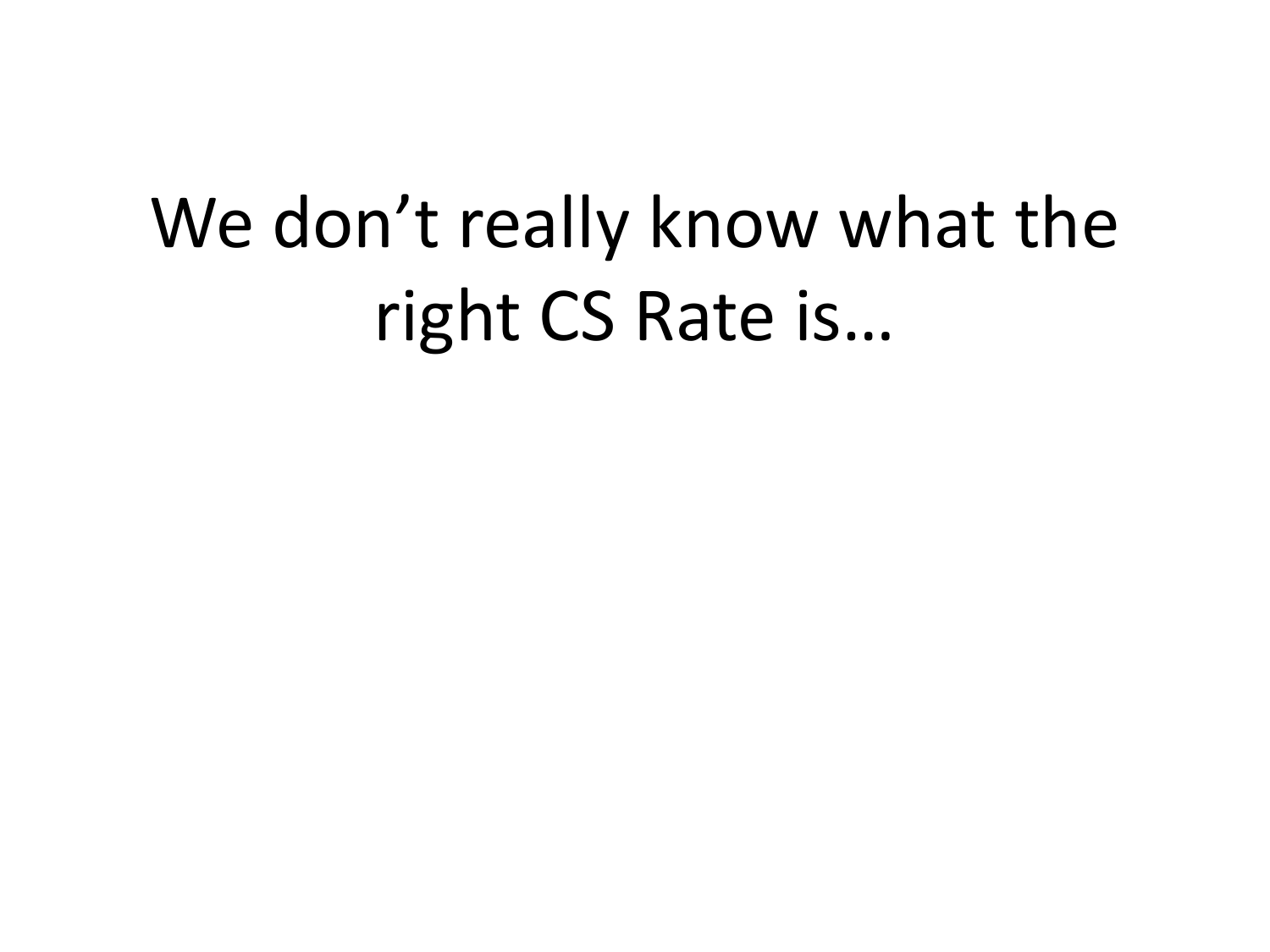# We don't really know what the right CS Rate is…

But why are there such significant differences?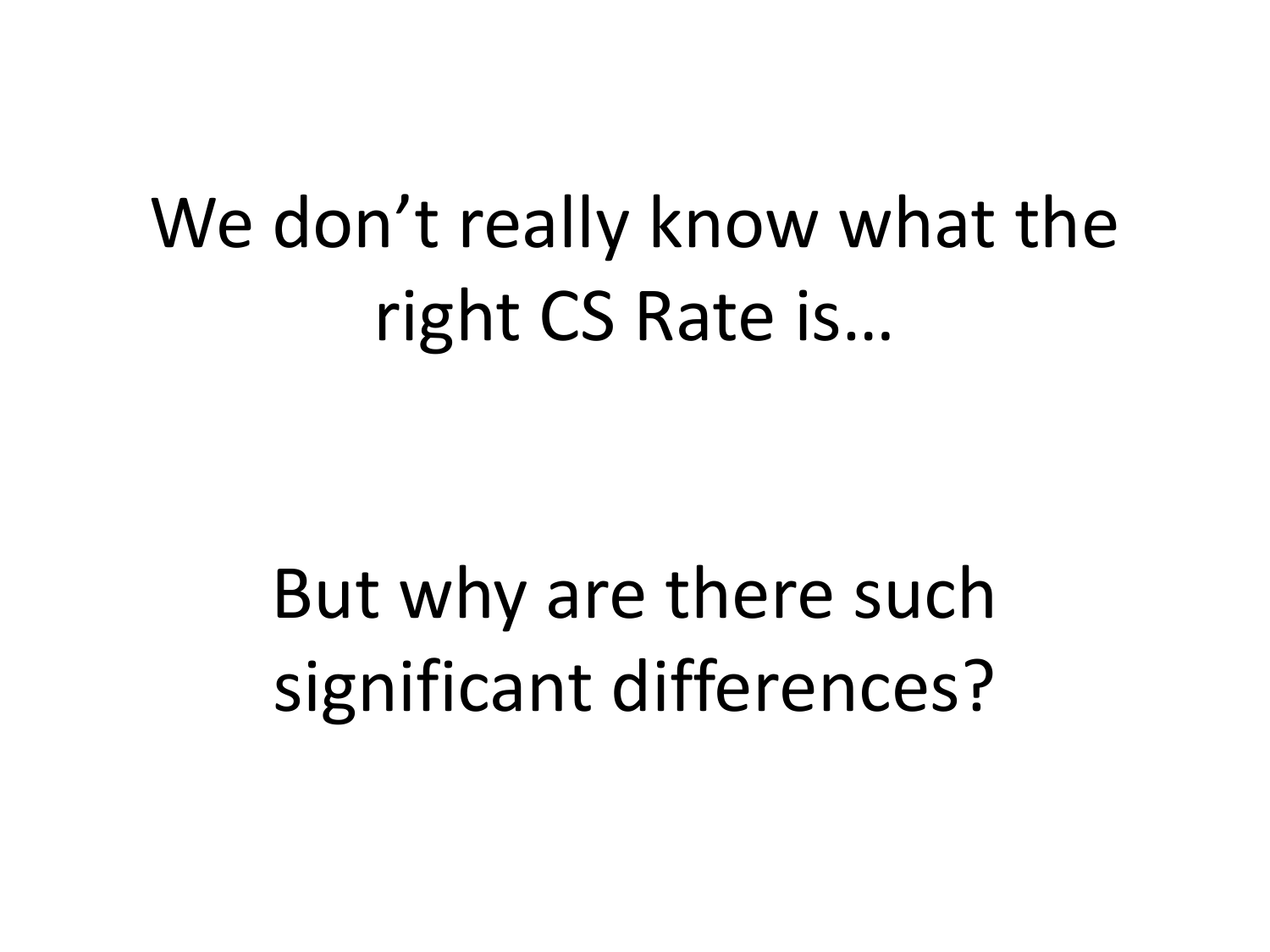### Possibilities:

- Population demographics
	- Maternal age, Obesity, Parity, High Risk Pregnancy, Rates of Previous CS Birth, Ethnicity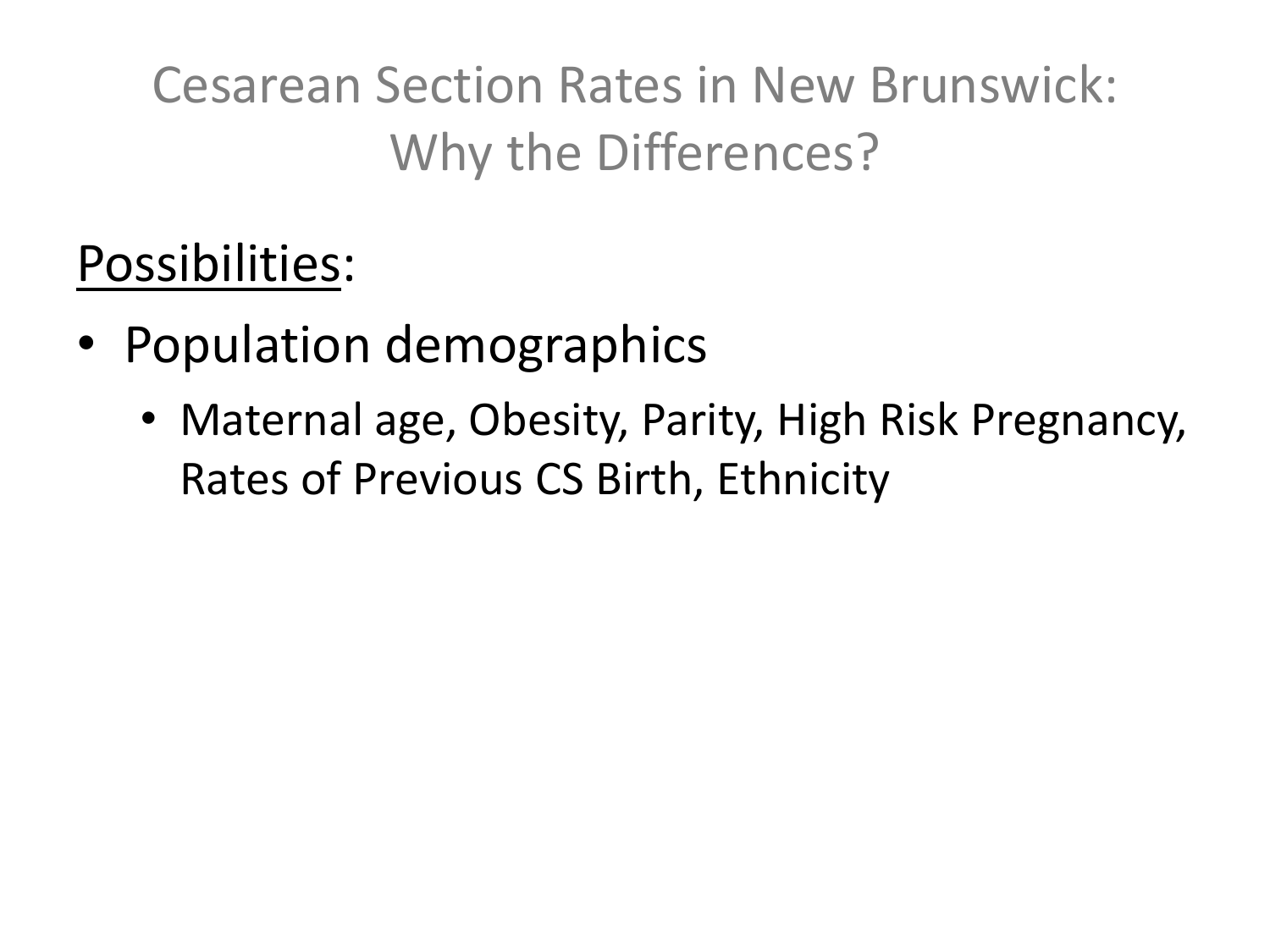### Possibilities:

- Population demographics
	- Maternal age, Obesity, Parity, High Risk Pregnancy, Rates of Previous CS Birth, Ethnicity
- Facility resources
	- Anesthesia/OR/Surgeon availability, Low Risk care providers (FPs and Midwives), Early Labour Unit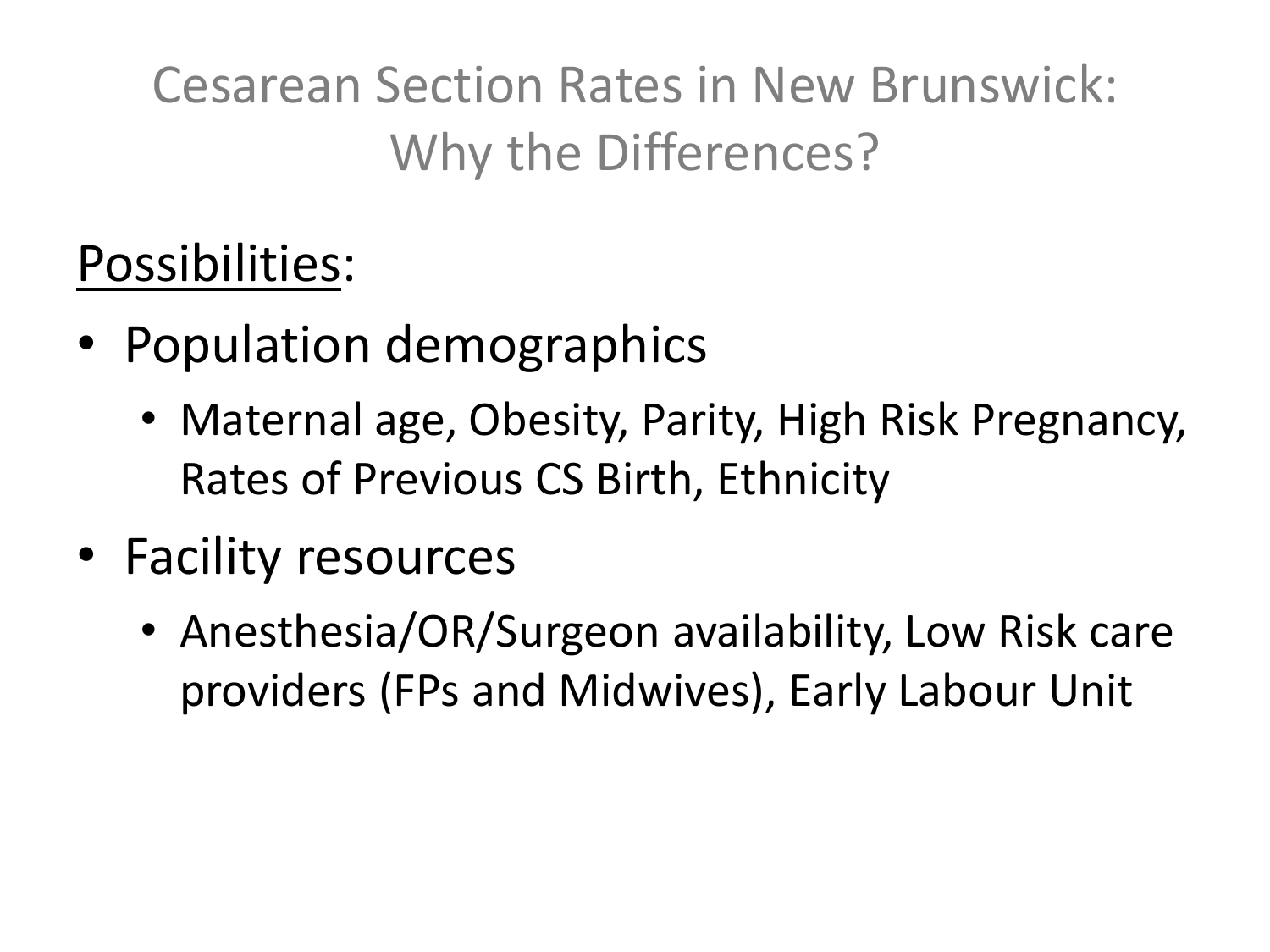### Possibilities:

- Population demographics
	- Maternal age, Obesity, Parity, High Risk Pregnancy, Rates of Previous CS Birth, Ethnicity
- Facility resources
	- Anesthesia/OR/Surgeon availability, Low Risk care providers (FPs and Midwives), Early Labour Unit
- Facility practices
	- Induction, VBAC, Operative Vaginal Birth, Care in Labour, Education, Elective CS, Repeat CS for TL, Newborn outcomes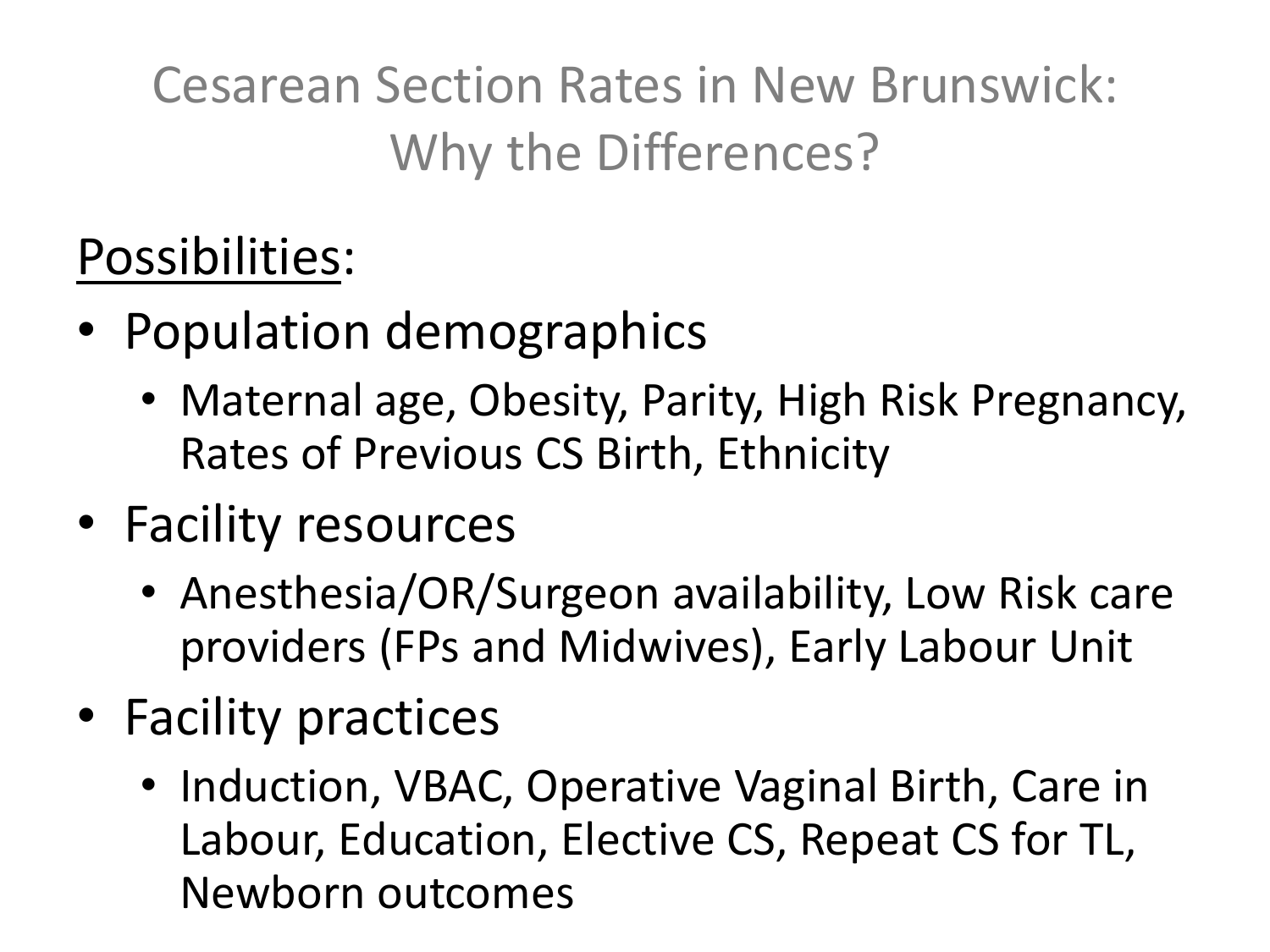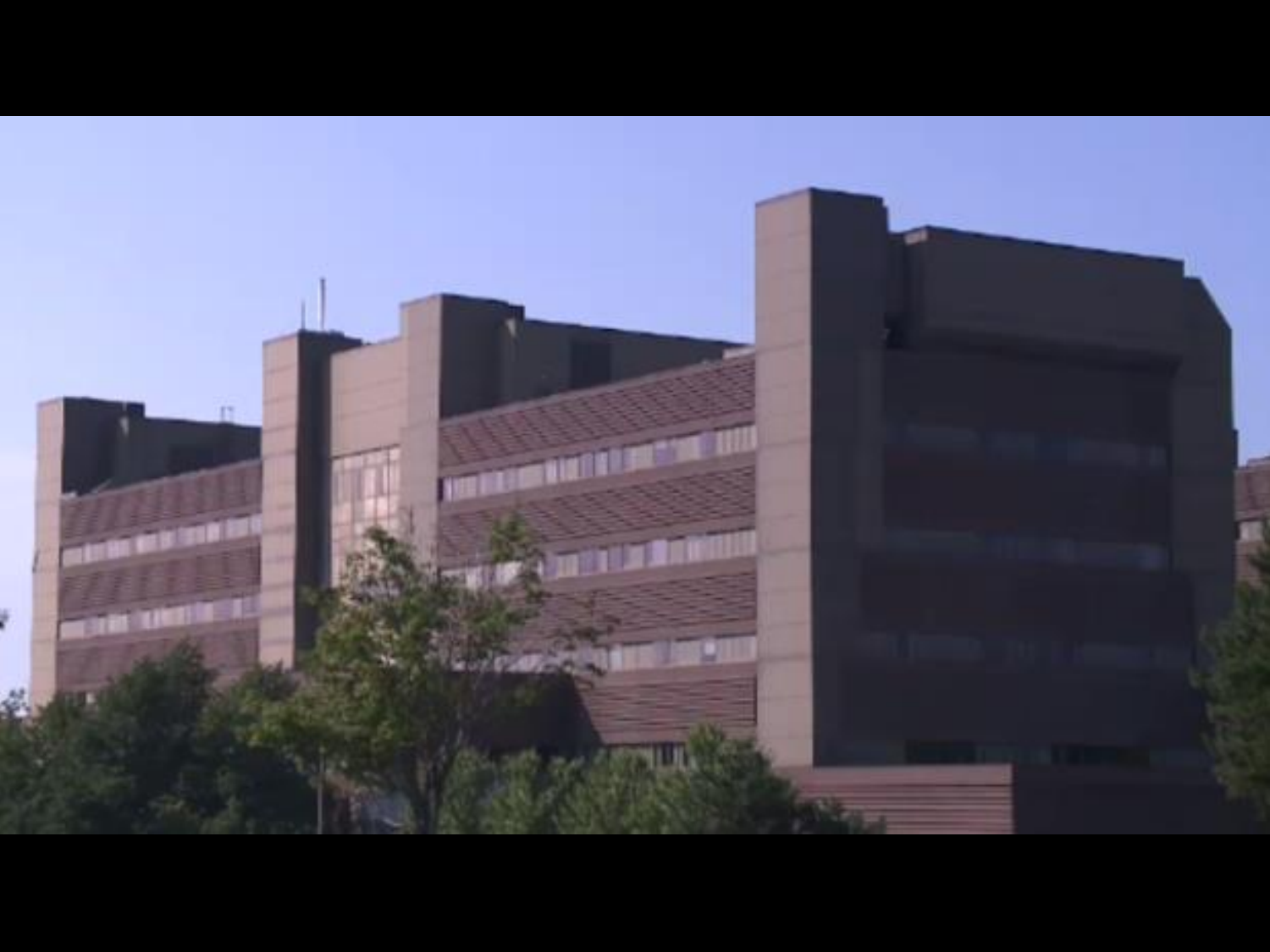# SJRH Facility Characteristics

- Antenatal Care (2006-2016)
	- Family Physician 26-37 %
	- Obstetrician 63-74 %
- Delivery Physician (2006-2016)
	- Family Physician 16-23 %
	- Obstetrician 77-84 %
- Teaching Hospital
	- Royal College Ob/Gyn PGY1-3
	- Family Med PGY1, Clinical Clerks
	- UNB Nursing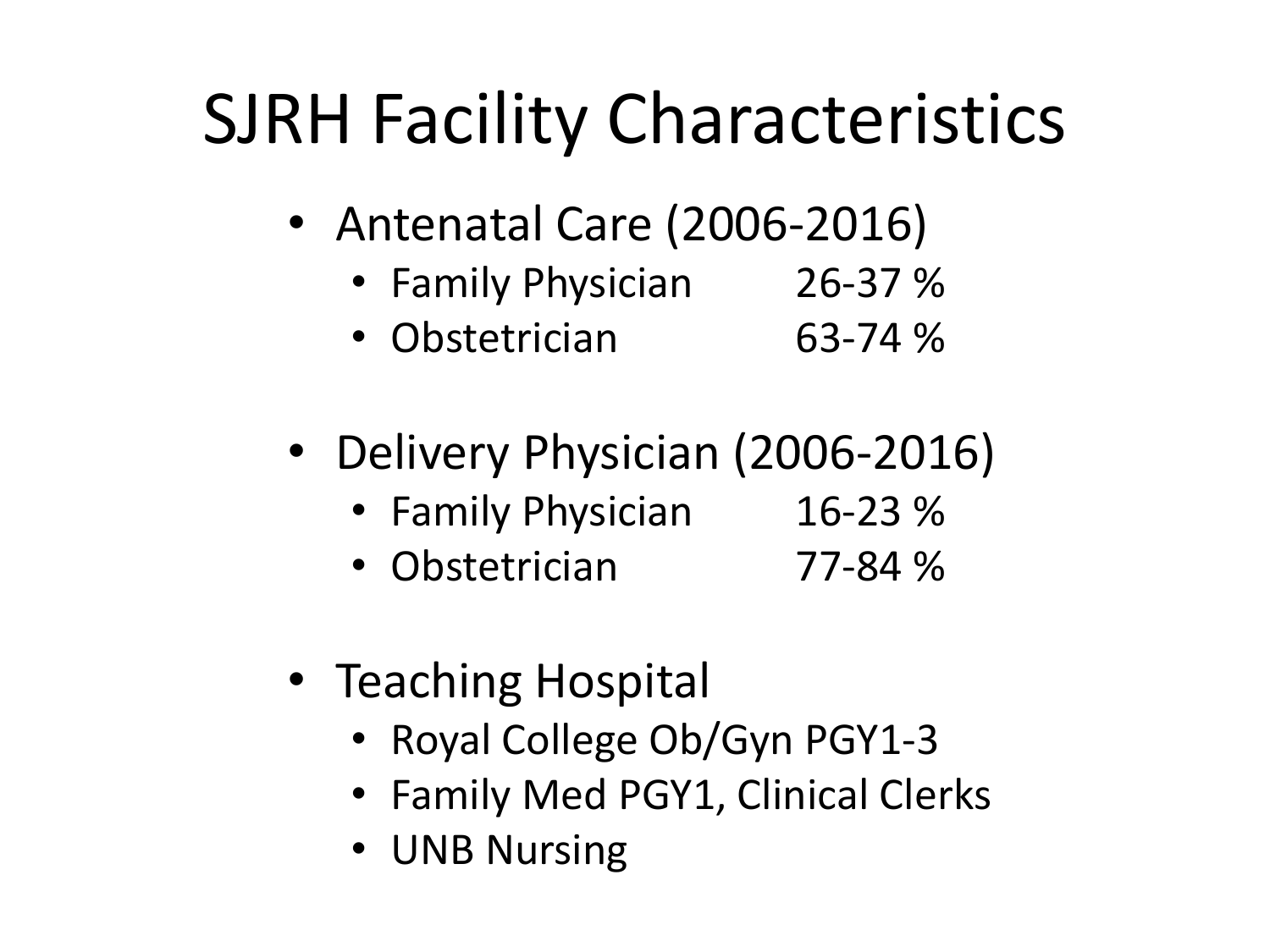# SJRH Facility Characteristics

- Dedicated OB and FP for the day
- Dedicated Anesthesia 08:00-16:00h (Mon-Fri)
	- Epidural rates: Spontaneous Labour 50+ % Induced Labour 70+ %
- OR in the Labour and Birth Unit
- Labour & Birth Nurses do the OR
- Birth rate going down 1700 in 2006, 1500 now
	- ? Emigration of healthy population
- Maternal Age and Obesity going up!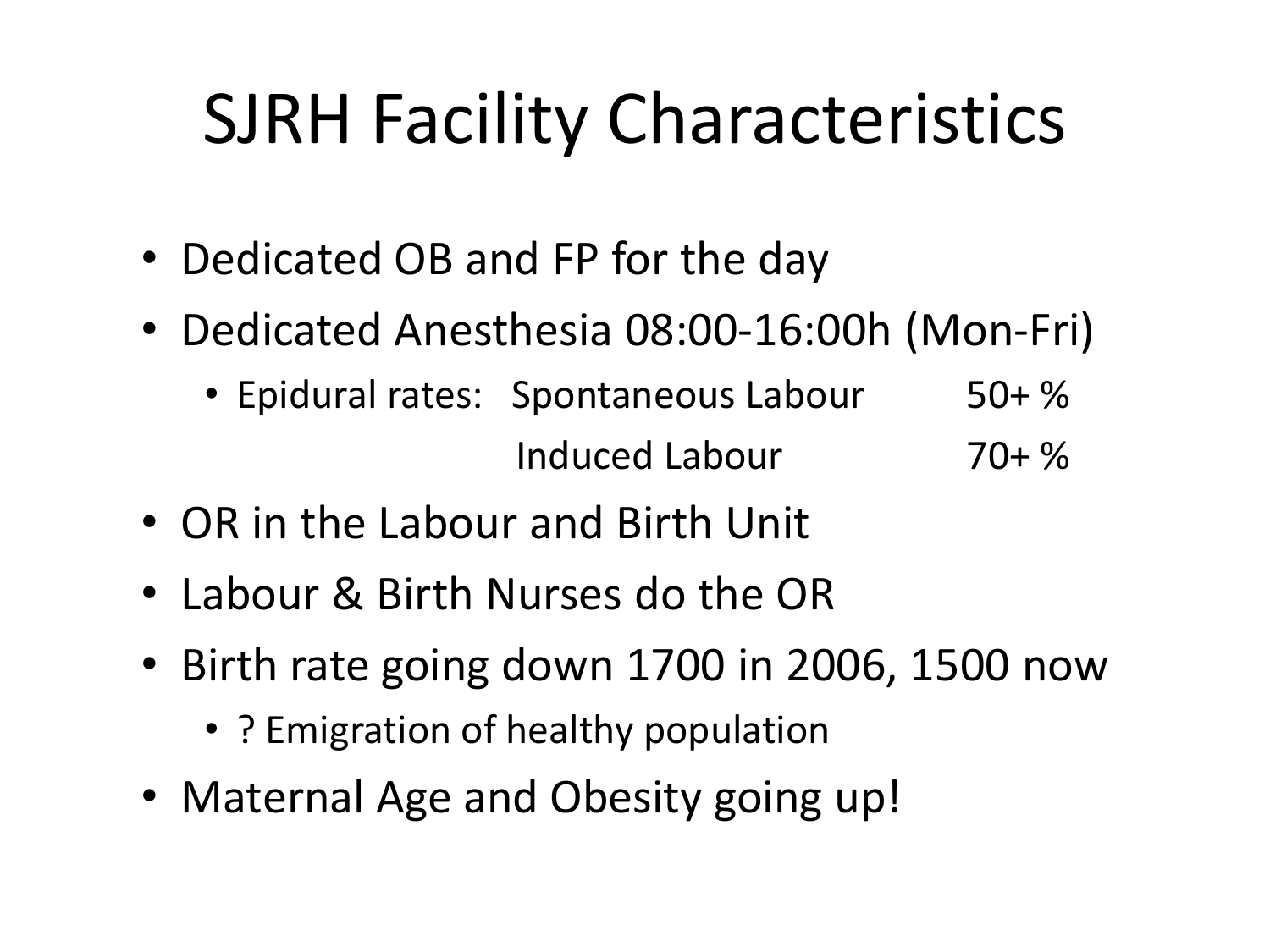### SJRH Perinatal Database

- Started in 2006
- HR abstraction of data set to the 3M program used for CIHI data collection (expanded set)
- Fiscal 2006/07 to 2013/14 13,379 Deliveries

- Problems:
	- No one dedicated to manage it
	- No data quality analysis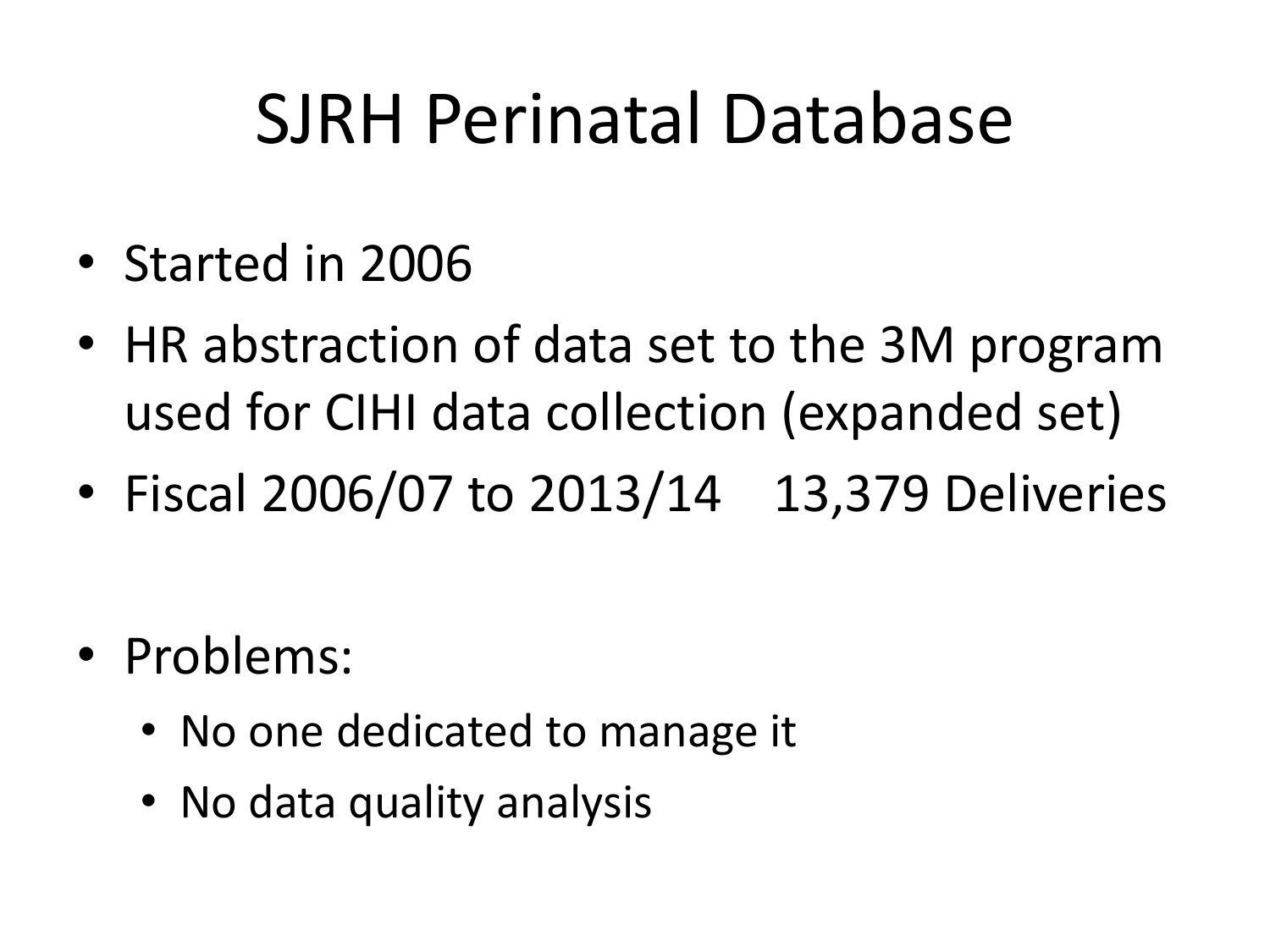#### **SOGC COMMITTEE OPINION**

No. 281, October 2012

#### **Classification of Caesarean Sections in Canada: The Modified Robson Criteria**

This committee opinion has been prepared by the Maternal Fetal Medicine Committee, reviewed by the Clinical Practice Obstetrics Committee, and approved by the Executive and Council of the Society of Obstetricians and Gynaecologists of Canada.

#### **PRINCIPAL AUTHORS**

Dan Farine, MD, Toronto ON Debra Shepherd, MD, Regina SK **SPECIAL CONTRIBUTOR** Michael Robson, MD, Dublin, Ireland MATERNAL FETAL MEDICINE COMMITTEE Robert Gagnon, MD (Chair), Montreal QC Lynda Hudon, MD (Co-Chair), Montreal QC Melanie Basso, RN, Vancouver BC Hayley Bos, MD, London ON Gregory Davies, MD, Kingston ON Marie-France Delisle, MD, Vancouver BC Dan Farine, MD, Toronto ON Savas Menticoglou, MD, Winnipeg MB William Mundle, MD, Windsor ON Lynn Murphy-Kaulbeck, MD, Allison NB Annie Ouellet, MD, Sherbrooke QC Tracy Pressey, MD, Vancouver BC Anne Roggensack, MD, Calgary AB

#### **Abstract**

- Objective: To advocate for the use of a common classification system for Caesarean section across Canada.
- Options: A variety of clinical parameters for classification were considered.
- Outcomes: Consideration of a common system for classifying Caesarean section.
- Evidence: Studies published in English from 1976 to December 2011 were retrieved through searches of Medline and PubMed, using appropriate controlled vocabulary and key words (Caesarean section, vaginal birth after Caesarean, classification). Results were restricted to systematic reviews, randomized control trials/controlled clinical trials, and observational studies. Grey (unpublished) literature was identified through searching the web sites of health technology assessment and health technology assessment-related agencies, clinical practice guideline collections, clinical trial registries, and the web sites of national and international medical specialty societies.
- Values: The studies reviewed were classified according to criteria described by the Canadian Task Force on Preventive Health Care, and the recommendation for practice ranked according to this classification (Table 1).
- Sponsors: The Society of Obstetricians and Gynaecologists of Canada.

#### **Recommendation**

Modified Robson criteria should be used to enable comparison of Caesarean section rates and indications. (III-B)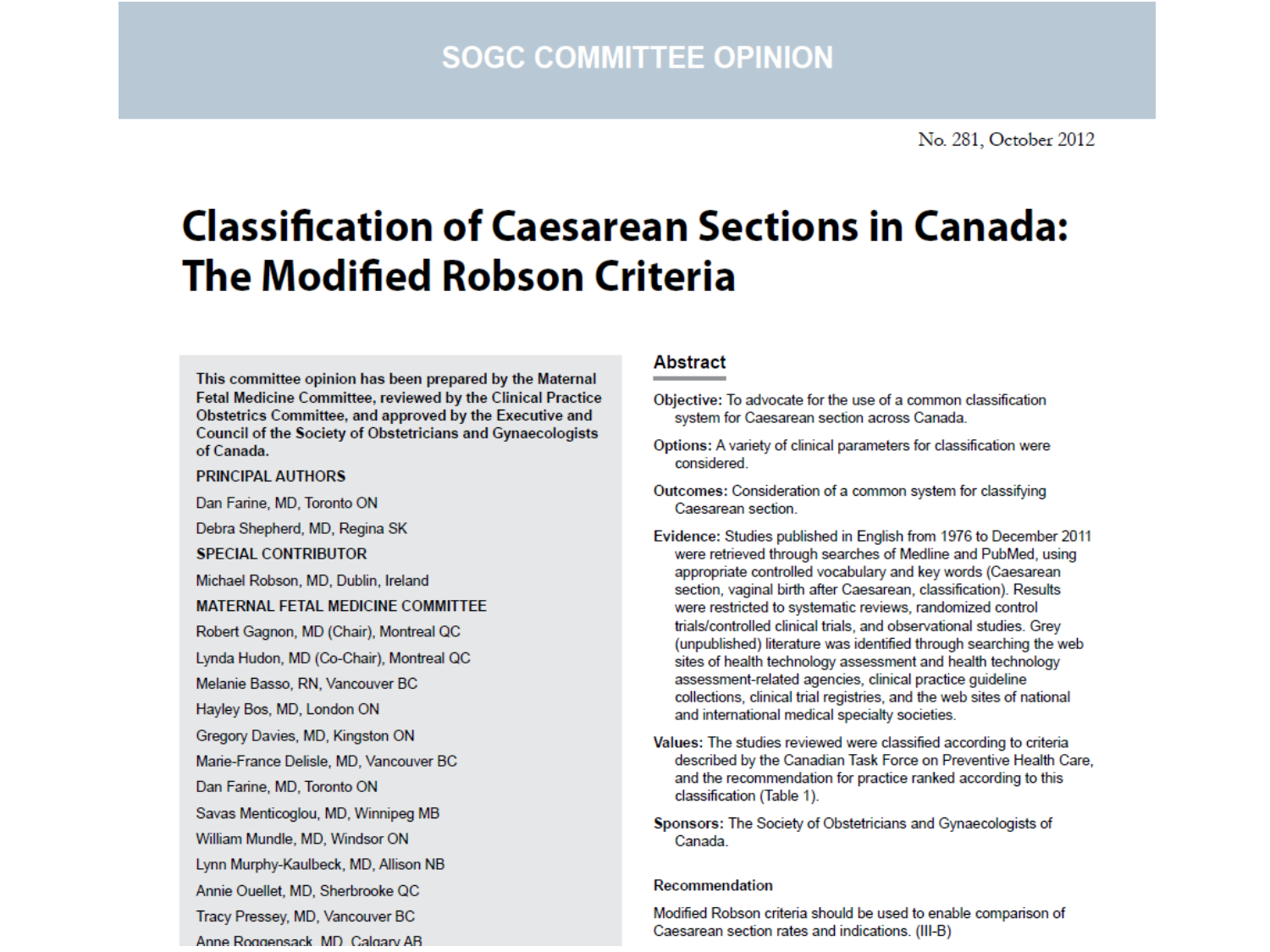Group 1: Nullipara, Singleton, Cephalic, > 37 wks

• Spontaneous labour

Group 2: Nullipara, Singleton, Cephalic, > 37 wks

- A. Induced
- B. Cesarean Section before labour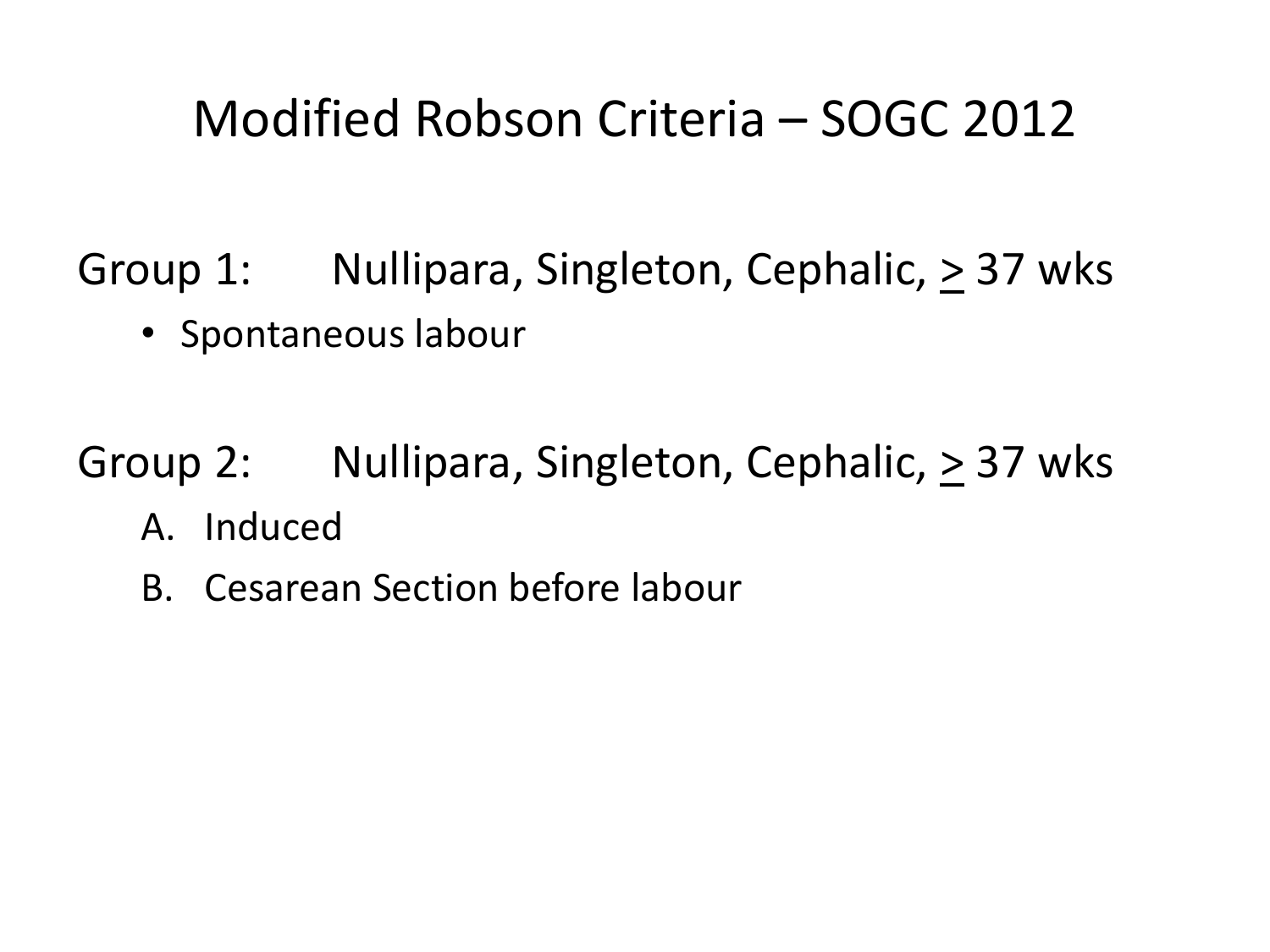Group 3: Multipara, Singleton, Cephalic, > 37 wks

• Spontaneous labour

Group 4: Multipara, Singleton, Cephalic, > 37 wks

- A. Induced
- B. Cesarean Section before labour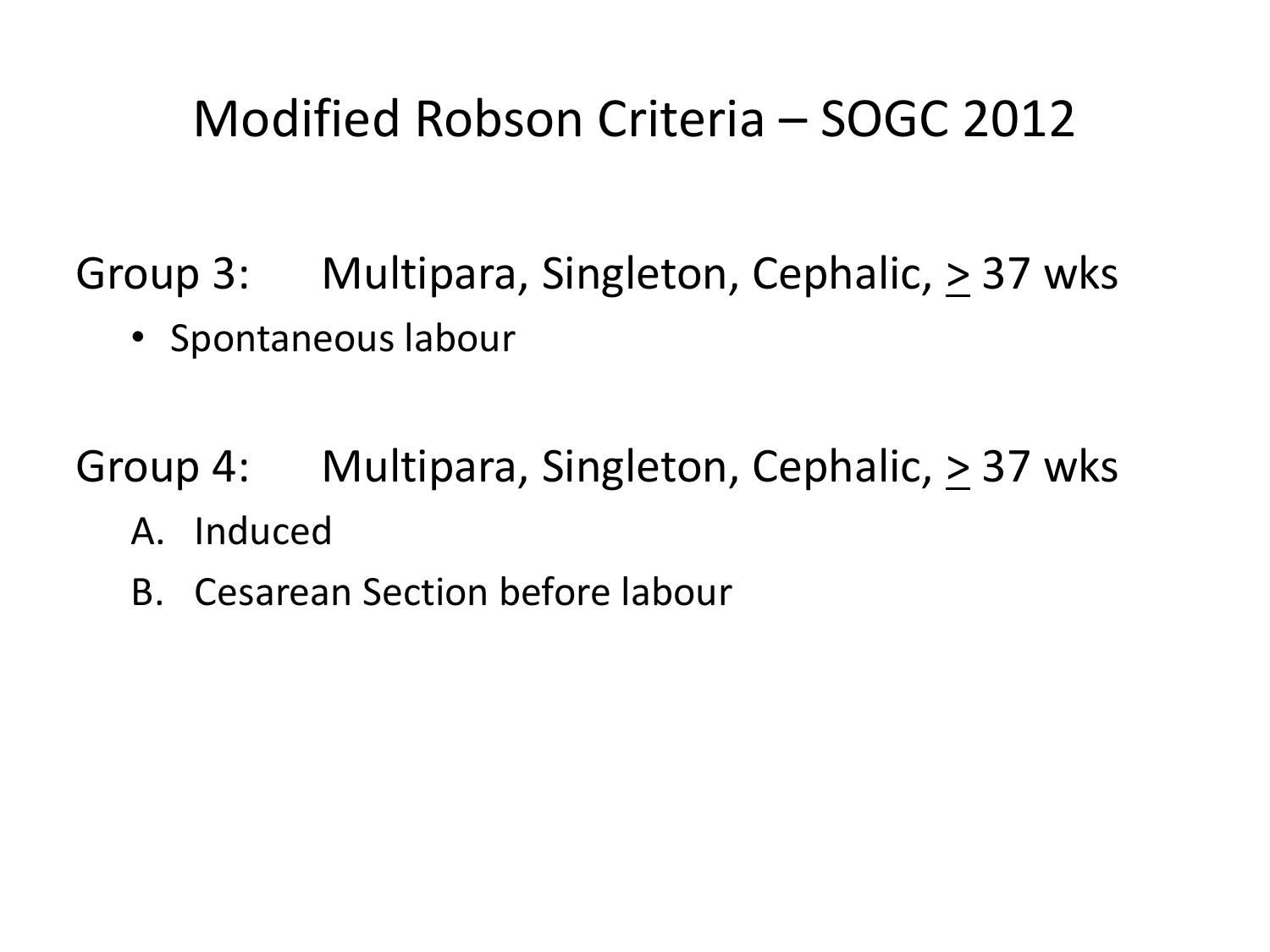#### Group 5: Previous Cesarean, Singleton, Cephalic, > 37 wks

- A. Spontaneous labour
- B. Induced
- C. Cesarean Section before labour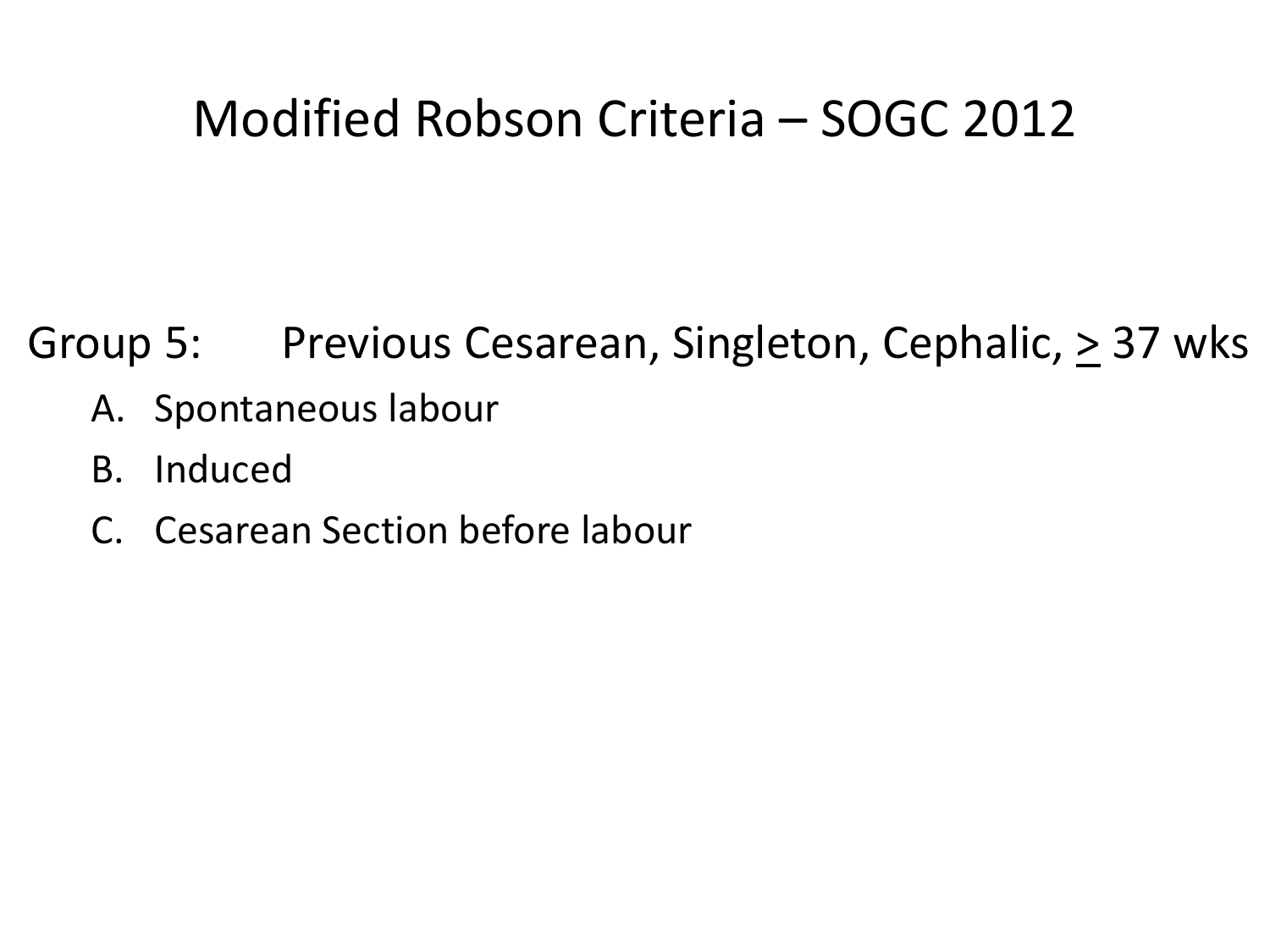#### Group 6: All nulliparous breeches

- A. Spontaneous labour
- B. Induced
- C. Cesarean Section before labour

#### Group 7: All multiparous breeches

(including those with previous Cesarean Section)

- A. Spontaneous labour
- B. Induced
- C. Cesarean Section before labour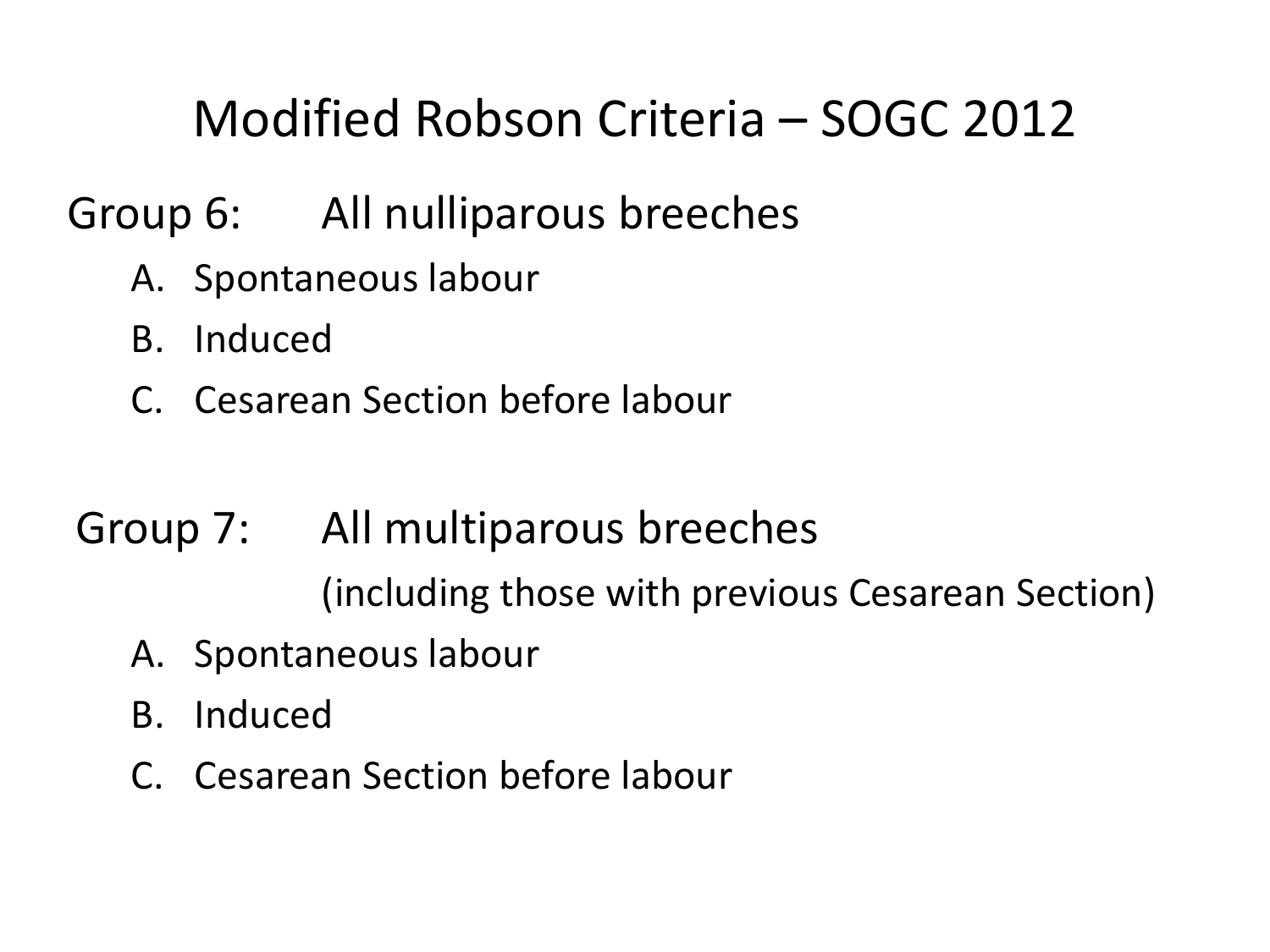- Group 8: All multiple pregnancies
- Group 9: All transverse or oblique lies
- Group 10: All singleton, cephalic pregnancies < 37 wks

(including those with previous Cesarean Section)

- A. Spontaneous labour
- B. Induced
- C. Cesarean Section before labour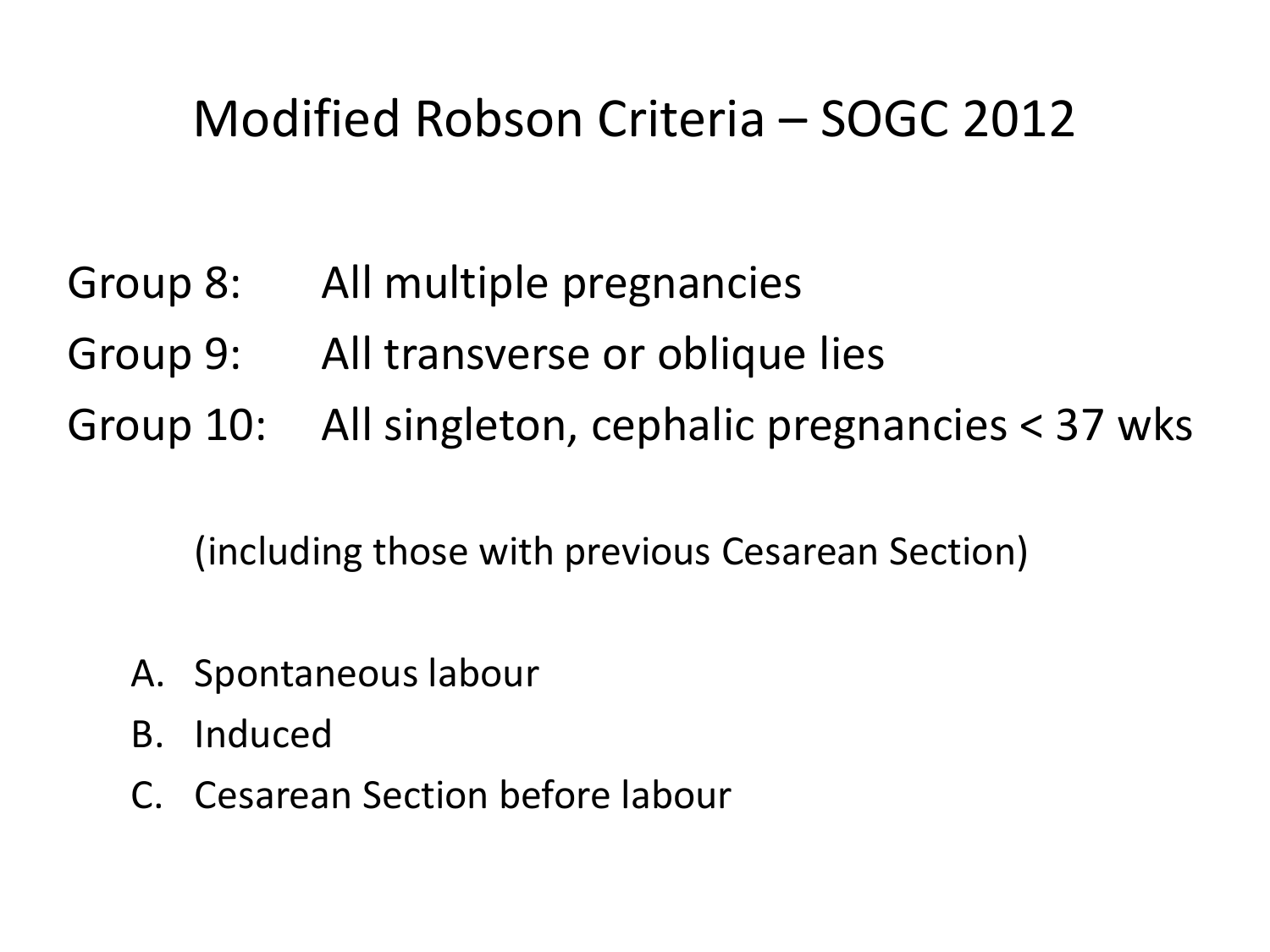# Rank contribution of Robson groups to overall  $CS$  rate  $-5$  provinces

- 1. Nulliparous, singleton, cephalic, term, spontaneous labour
- 2. Nulliparous, singleton, cephalic, term, induced or CS before labour
- Multiparous, singleton, cephalic, term, without a previous CS,  $3_{-}$ spontaneous labour
- 4. Multiparous, singleton, cephalic, term, without a previous uterine scar, induced labour or by CS before labour
- 5. Multiparous, singleton, cephalic, term, with a previous CS
- 6. Nulliparous, singleton, breech
- Multiparous, singleton, breech 7.
- Multiple pregnancy (twins or higher-order multiples) 8.
- 9. Singleton, transverse or oblique lie
- 10. Singleton, cephalic, pre-term

All remaining records that could not be classified due to missing information on one or more of the following variables: presentation, parity, gestational age, type of labour or previous cesarean.



#1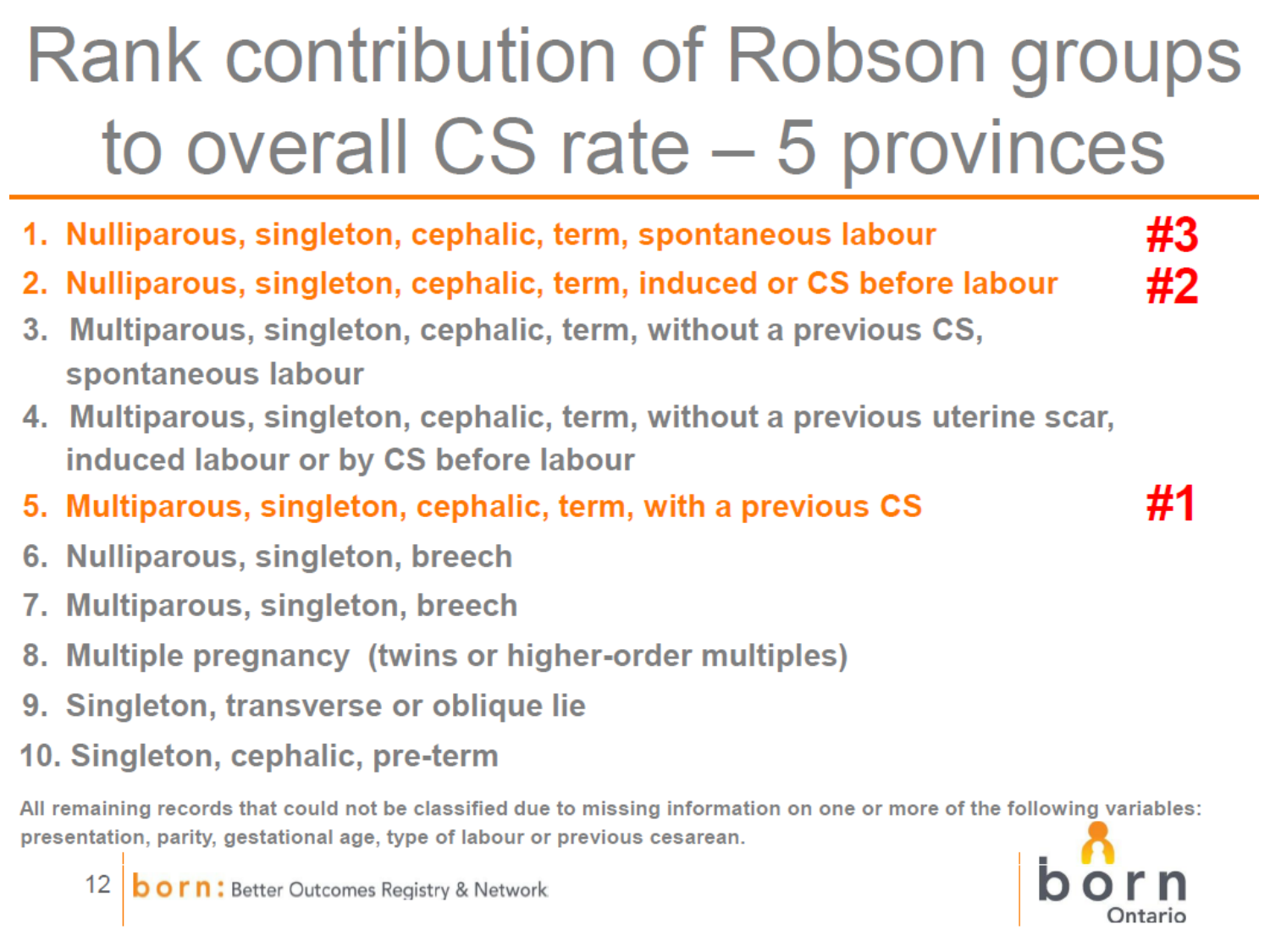# #1 Largest contribution to CS rate

**Robson Group 5** - previous CS and a term, singleton, cephalic pregnancy

CS rate

- 2010-11: 76.1% in AB to 89.9% in NL  $\bullet$
- 2007-8 to 2010-11: decreased slightly other  $\bullet$ than in ON showed slight increase
- Accounting for 11.3% of all deliveries

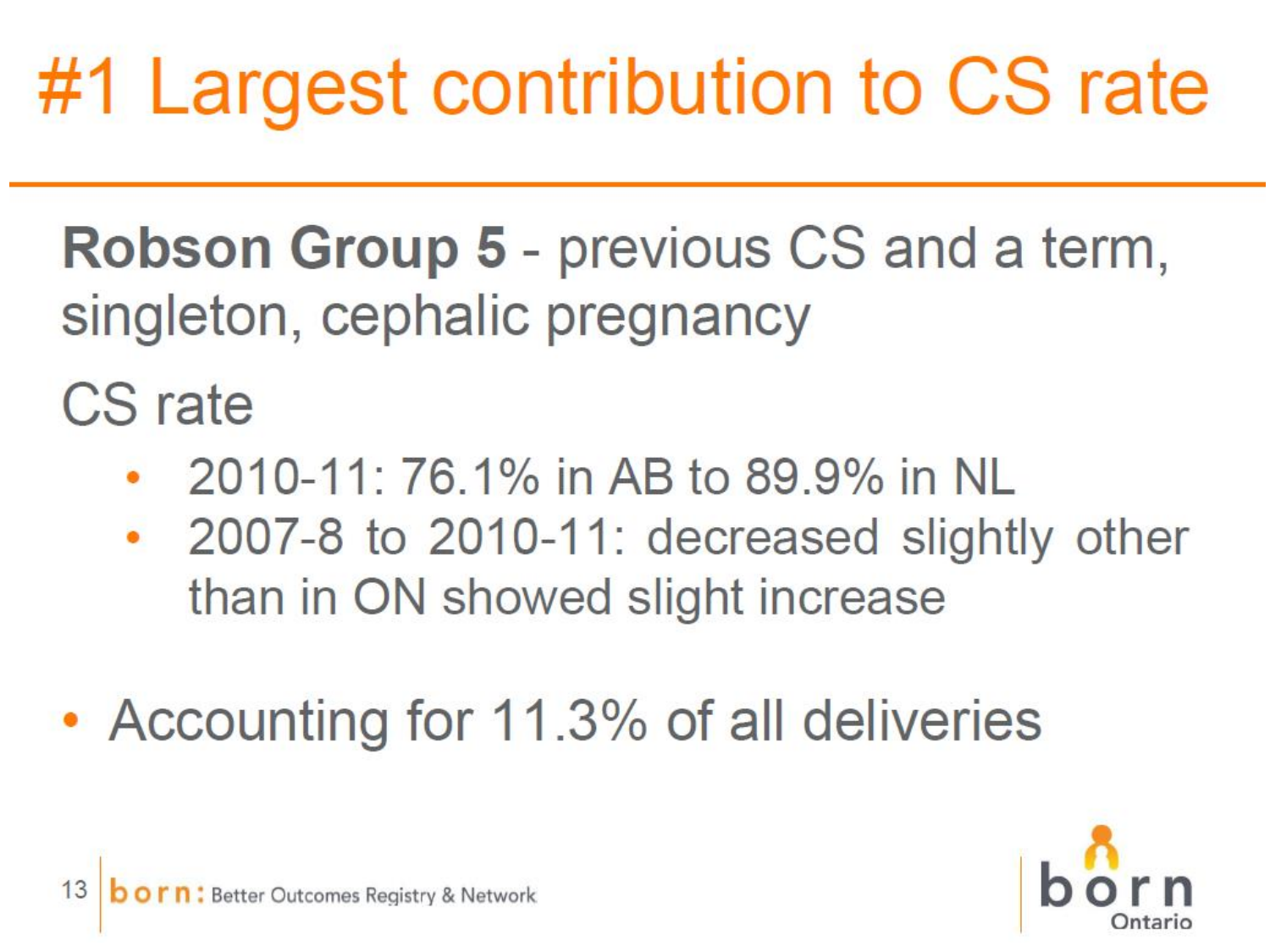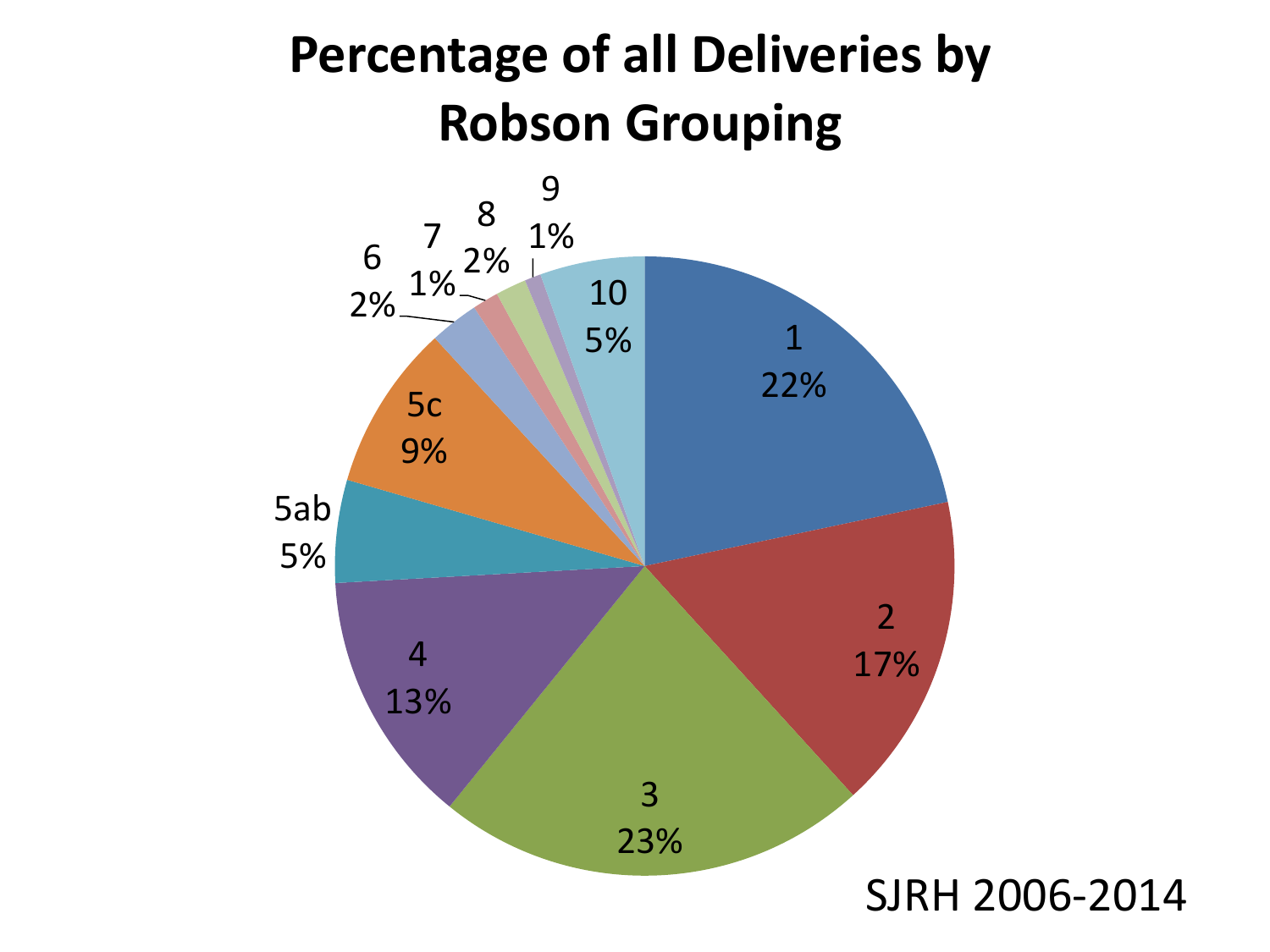### **Percentage of all Cesareans by Robson Grouping**

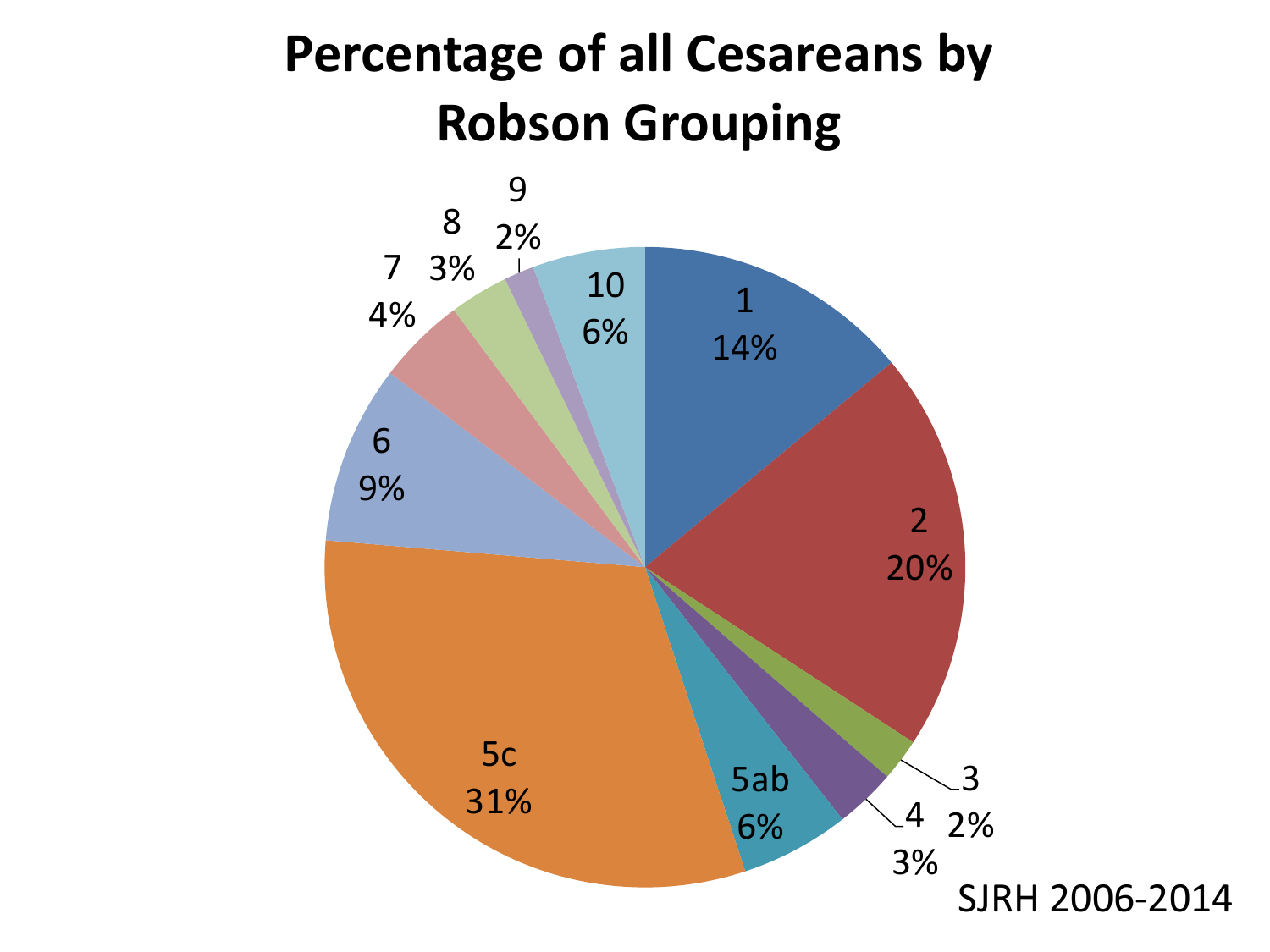### **Percentage of all Cesareans by Robson Grouping**



#### **Robson Group 5**

- 14.0% of all Deliveries
- 61.8% have elective CS (Group 5C)
- Contributes 31.4% of all CS

SJRH 2006-2014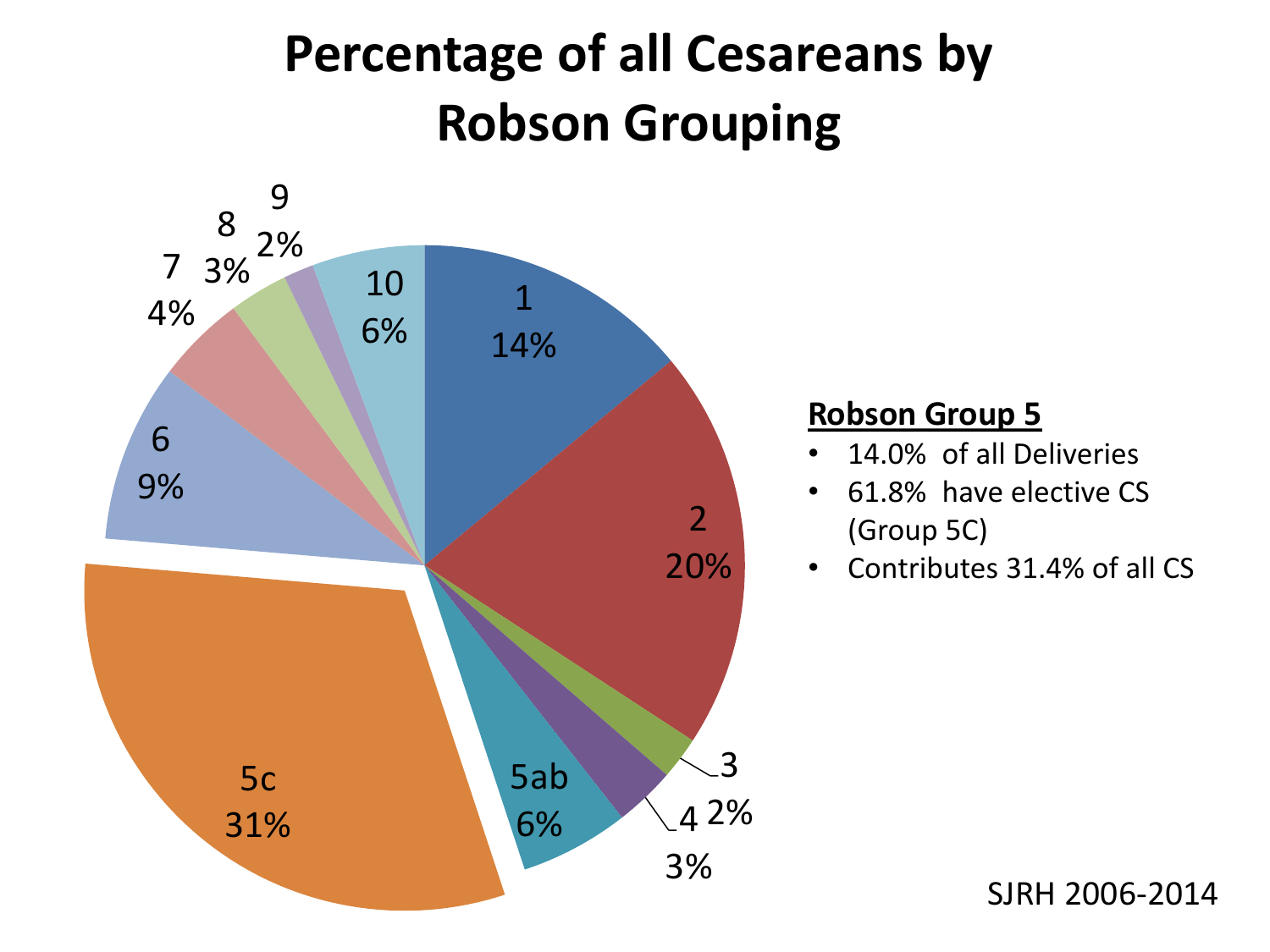### Group 5 (Previous Cesarean Section)

- 14.0% of all Deliveries
- 61.8% elective CS (Group 5C)
	- Contributes 31.4% of all CS
- 38.2% have opportunity to labour
	- Successful VBAC 71.8%
	- Overall VBAC Rate 27.4% (% Vaginal Deliveries of all Previous CS)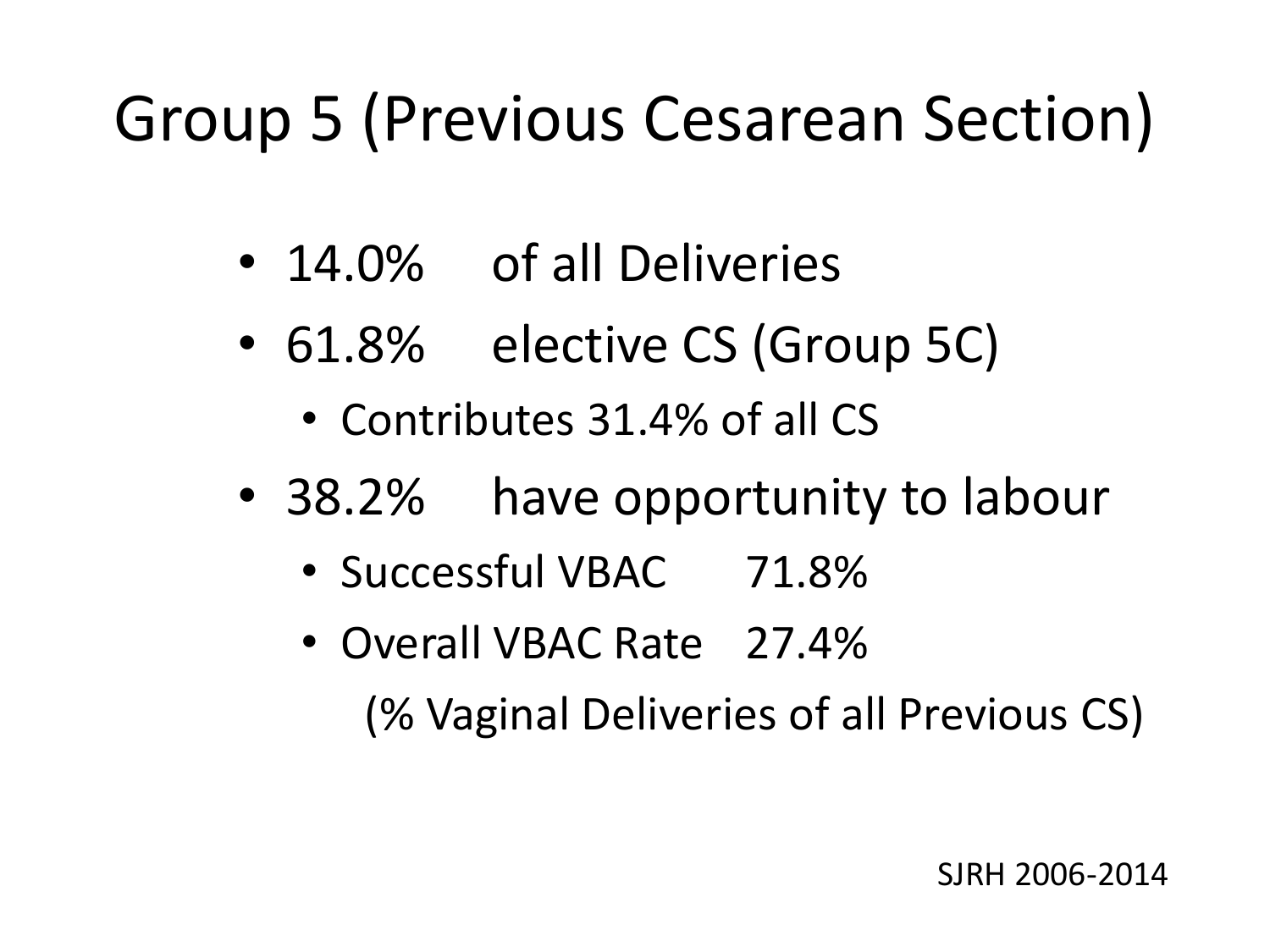Table 2.3: Crude VBAC Rate, VBAC Attempt Rate and VBAC Success Rate, by birthing hospital, New Brunswick, 2015/16

| Location          | VBAC Deliveries by Birthing Hospital |                                     |           |
|-------------------|--------------------------------------|-------------------------------------|-----------|
|                   | Crude VBAC Rate                      | VBAC Attempt Rate VBAC Success Rate |           |
| Campbellton       | 0.0%                                 | 0.0%                                | <b>NA</b> |
| Chaleur           | N <sub>R</sub>                       | 10.0%                               | NR.       |
| DECH              | 11.4%                                | 16.9%                               | 67.5%     |
| <b>CHU Dumont</b> | 11.3%                                | 16.9%                               | 66.7%     |
| Edmundston        | 19.6%                                | 26.1%                               | 75.0%     |
| Miramichi         | <b>NR</b>                            | 12.8%                               | <b>NR</b> |
| TMH               | 7.7%                                 | 11.6%                               | 66.7%     |
| SJRH              | 26.4%                                | 35.0%                               | 75.4%     |
| URVH              | <b>NR</b>                            | ΝR                                  | <b>NR</b> |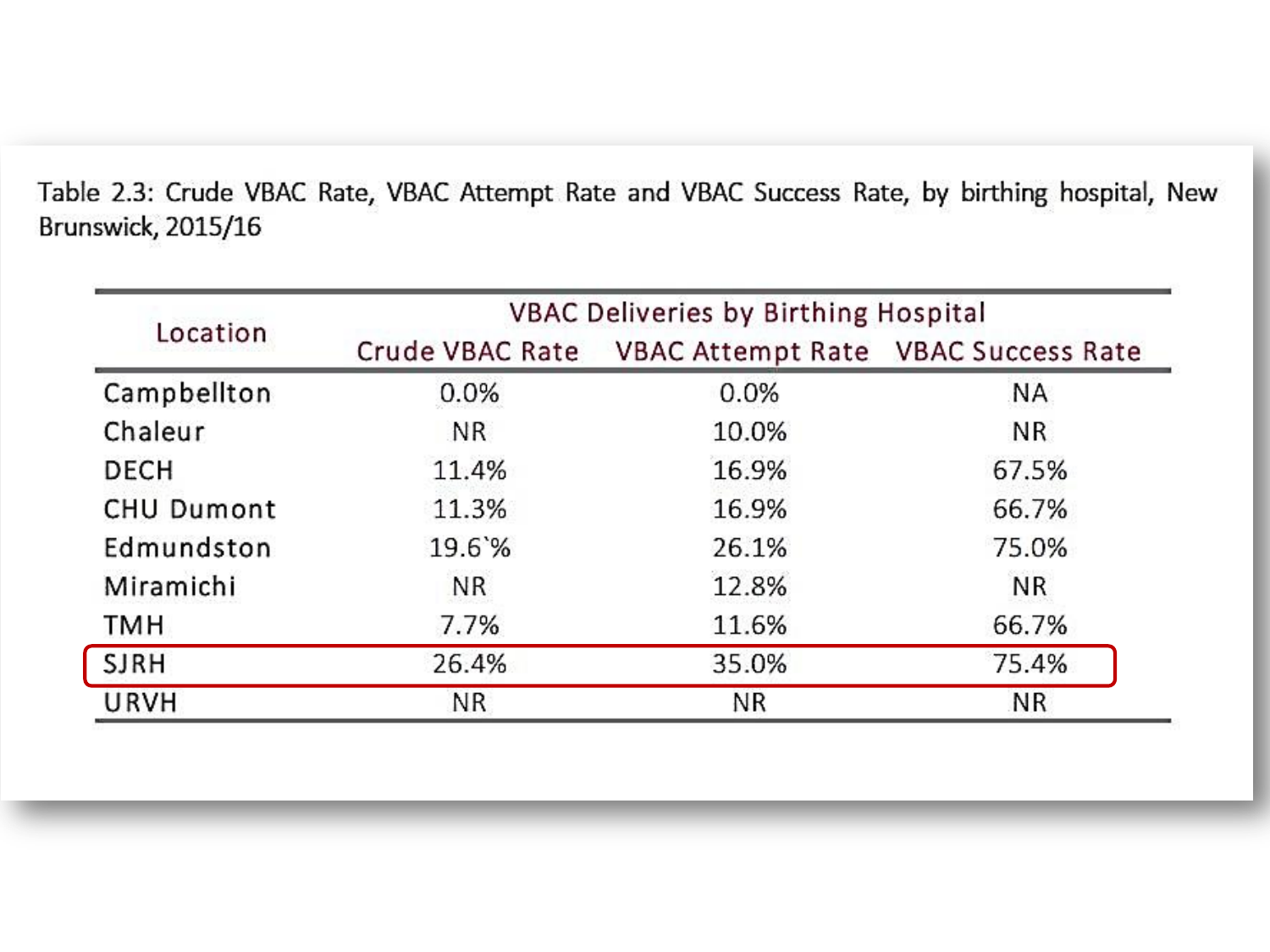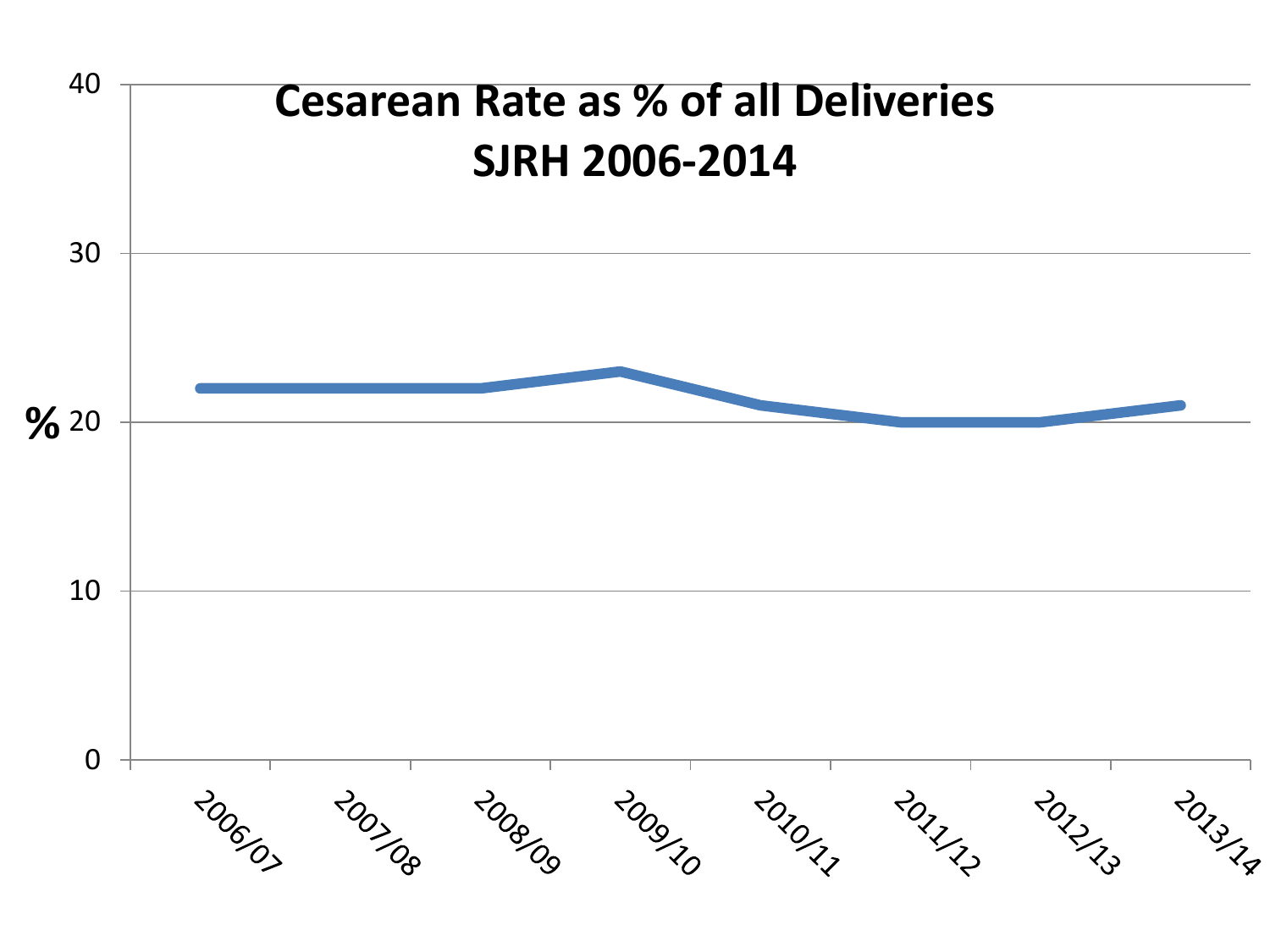#### **% CS by Physician & Robson Groups SJRH 2006-2014**

**60**

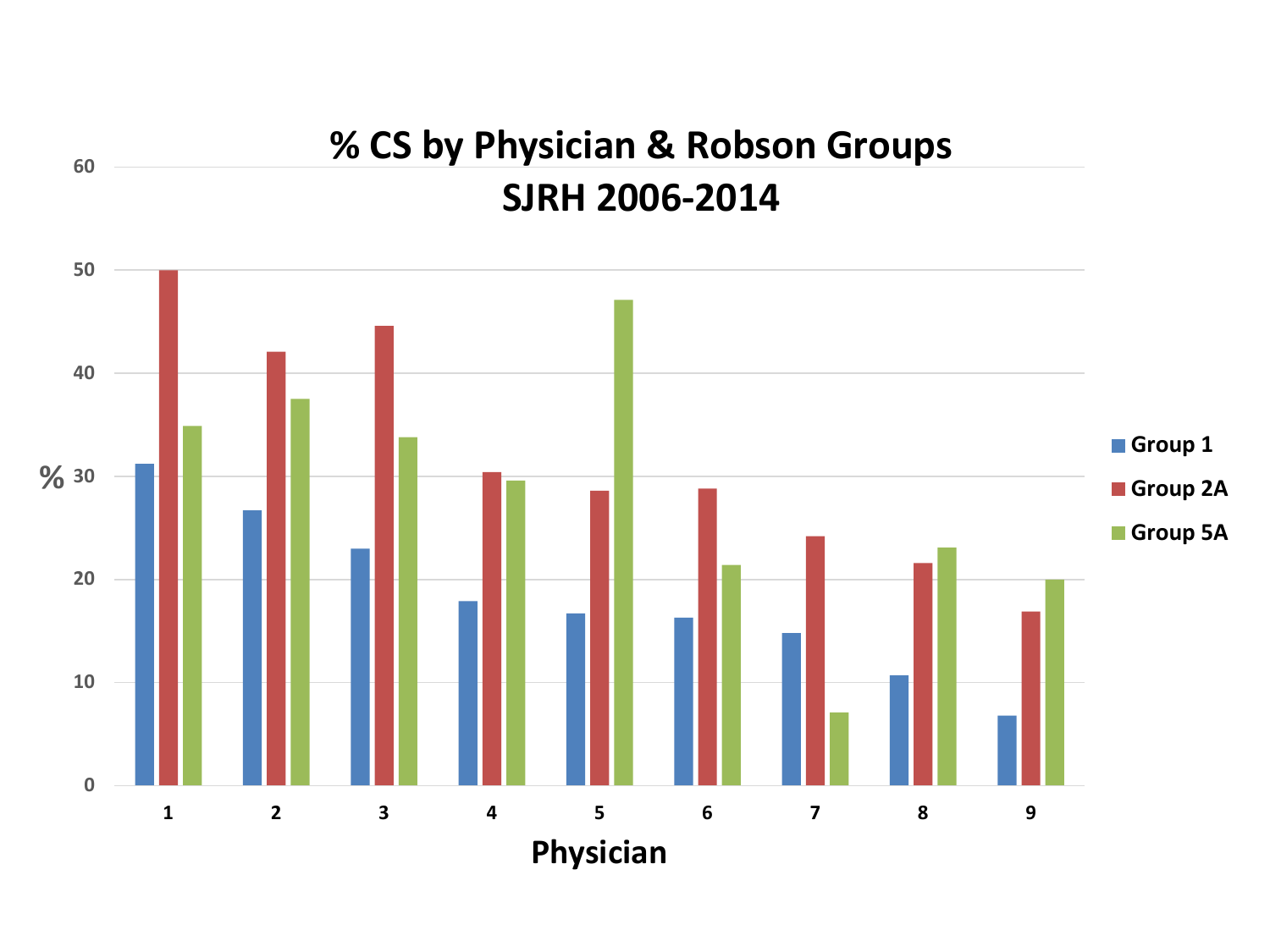- 1. When do you rupture membranes?
	- Active labour (3-4 cm AND changing cervix)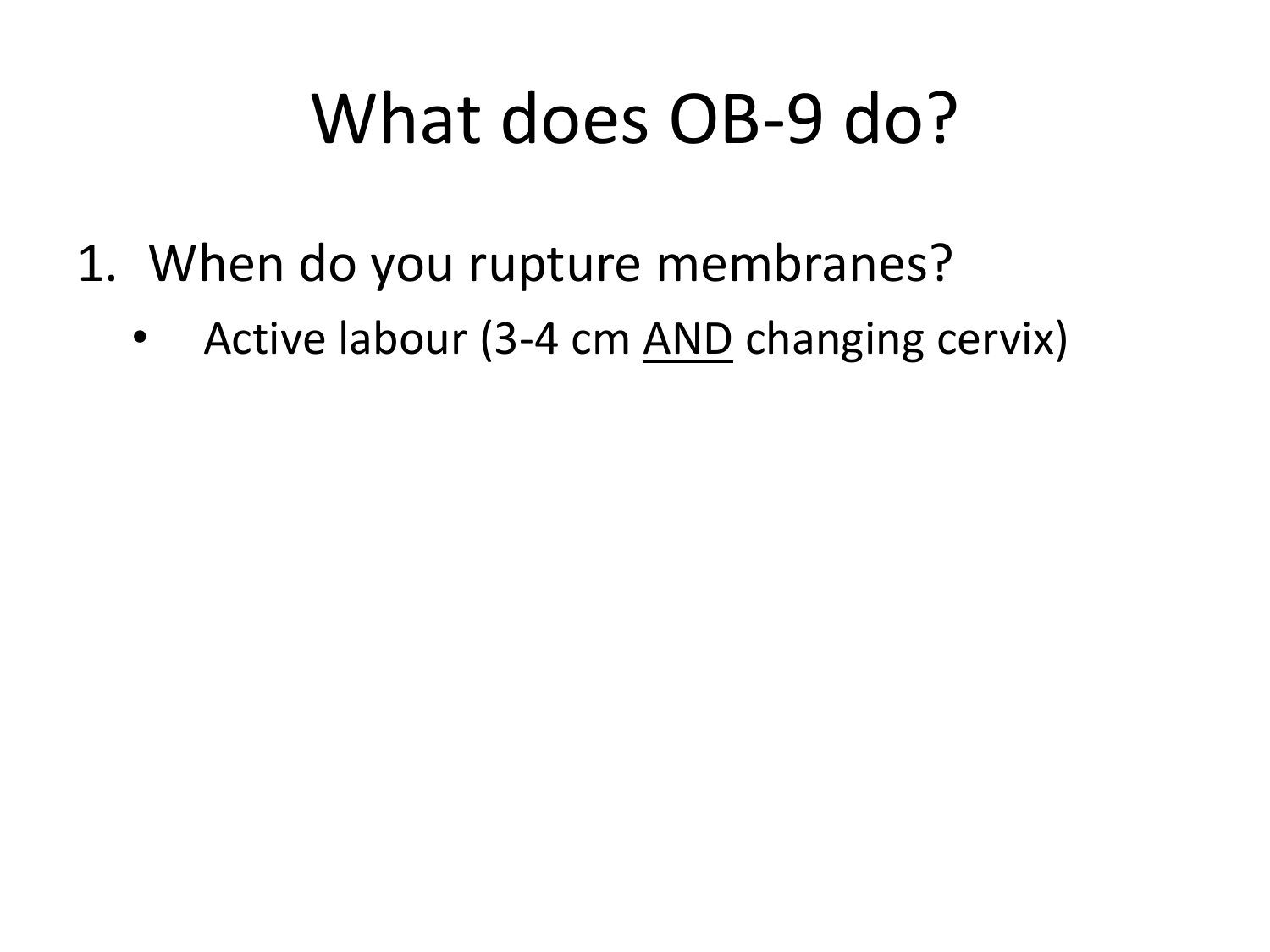- 1. When do you rupture membranes?
	- Active labour (3-4 cm AND changing cervix)
- 2. When do you offer/allow epidural?
	- Active labour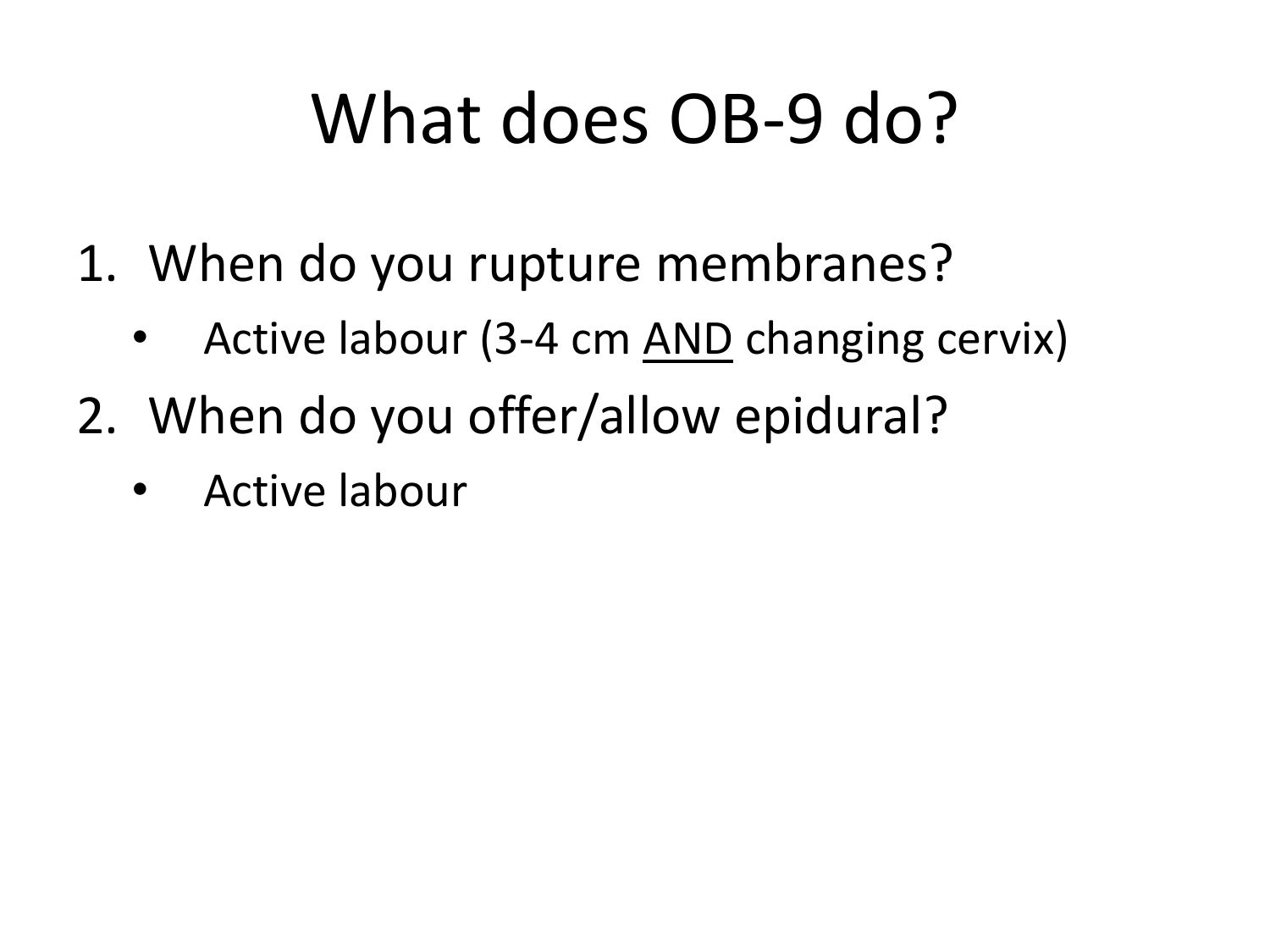- 1. When do you rupture membranes?
	- Active labour (3-4 cm AND changing cervix)
- 2. When do you offer/allow epidural?
	- Active labour
- 3. When do you augment with oxytocin?
	- Active labour is established
	- More likely to send home if 3-4 cm
	- Lack of progress 2-4 hours
	- Use of IUPC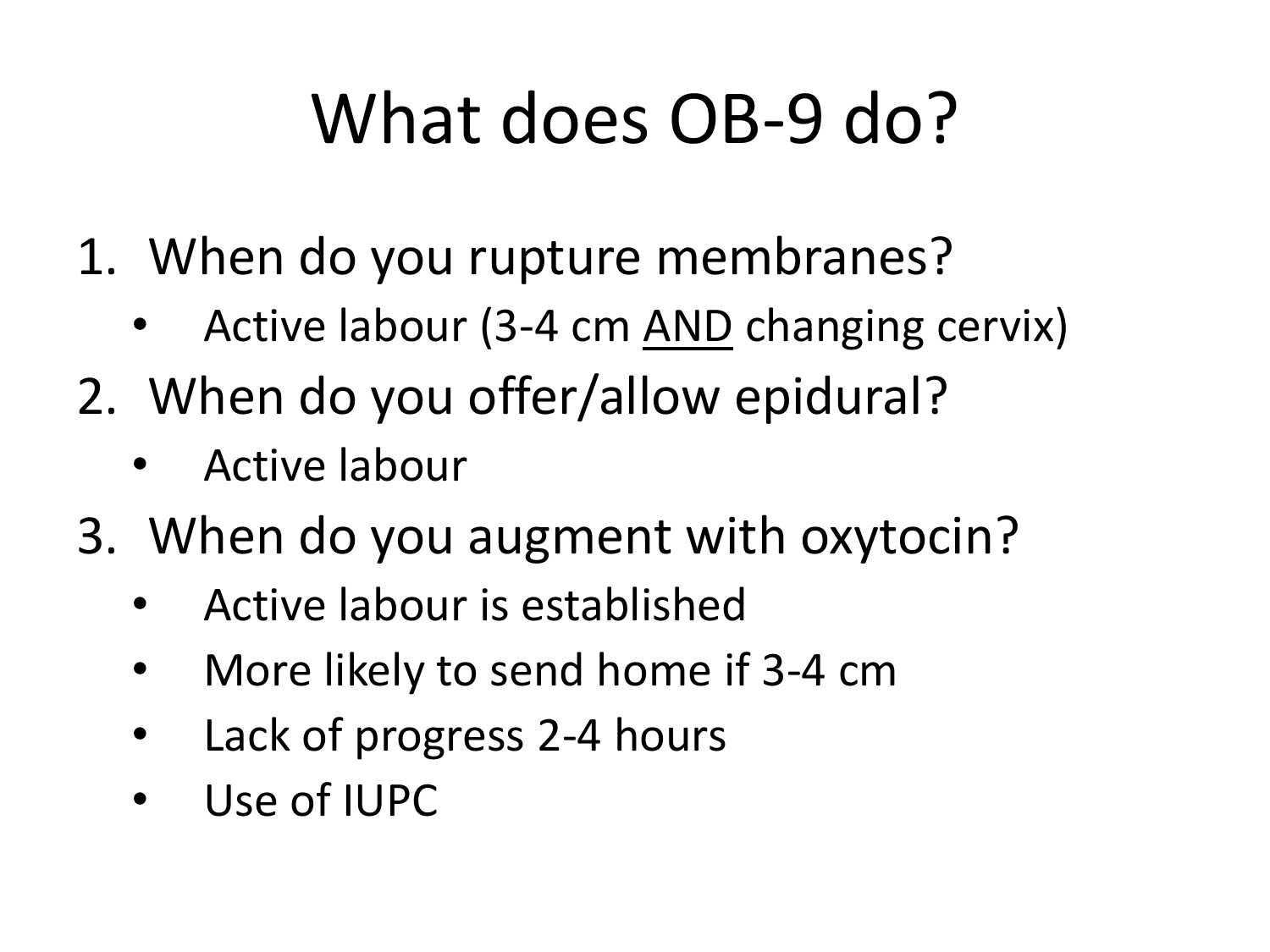- 4. Do you encourage ambulation?
	- No, maybe if they are trying to avoid epidural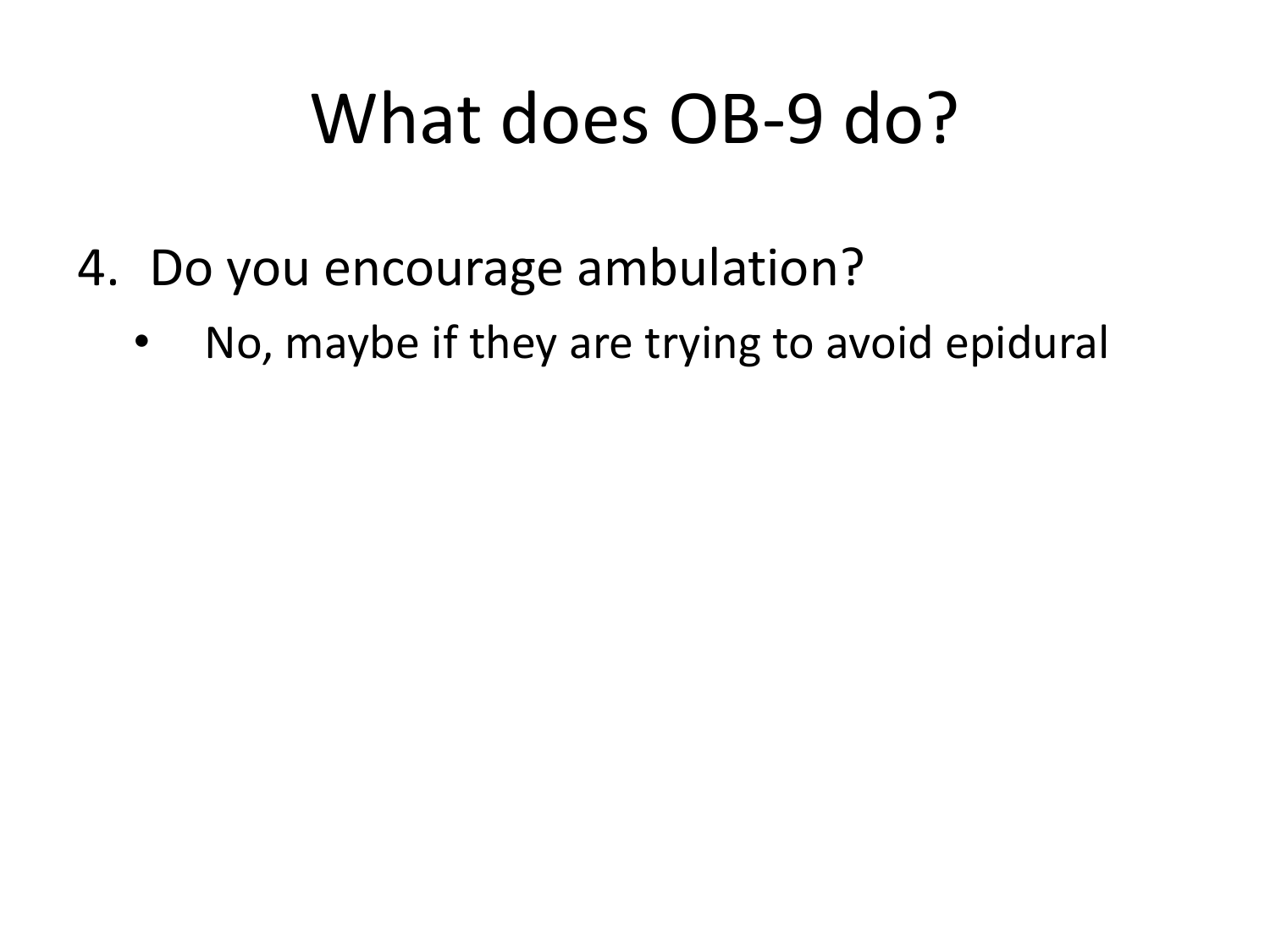- 4. Do you encourage ambulation?
	- No, maybe if they are trying to avoid epidural
- 5. When do you start pushing?
	- Full dilatation AND
	- When there is a good urge to push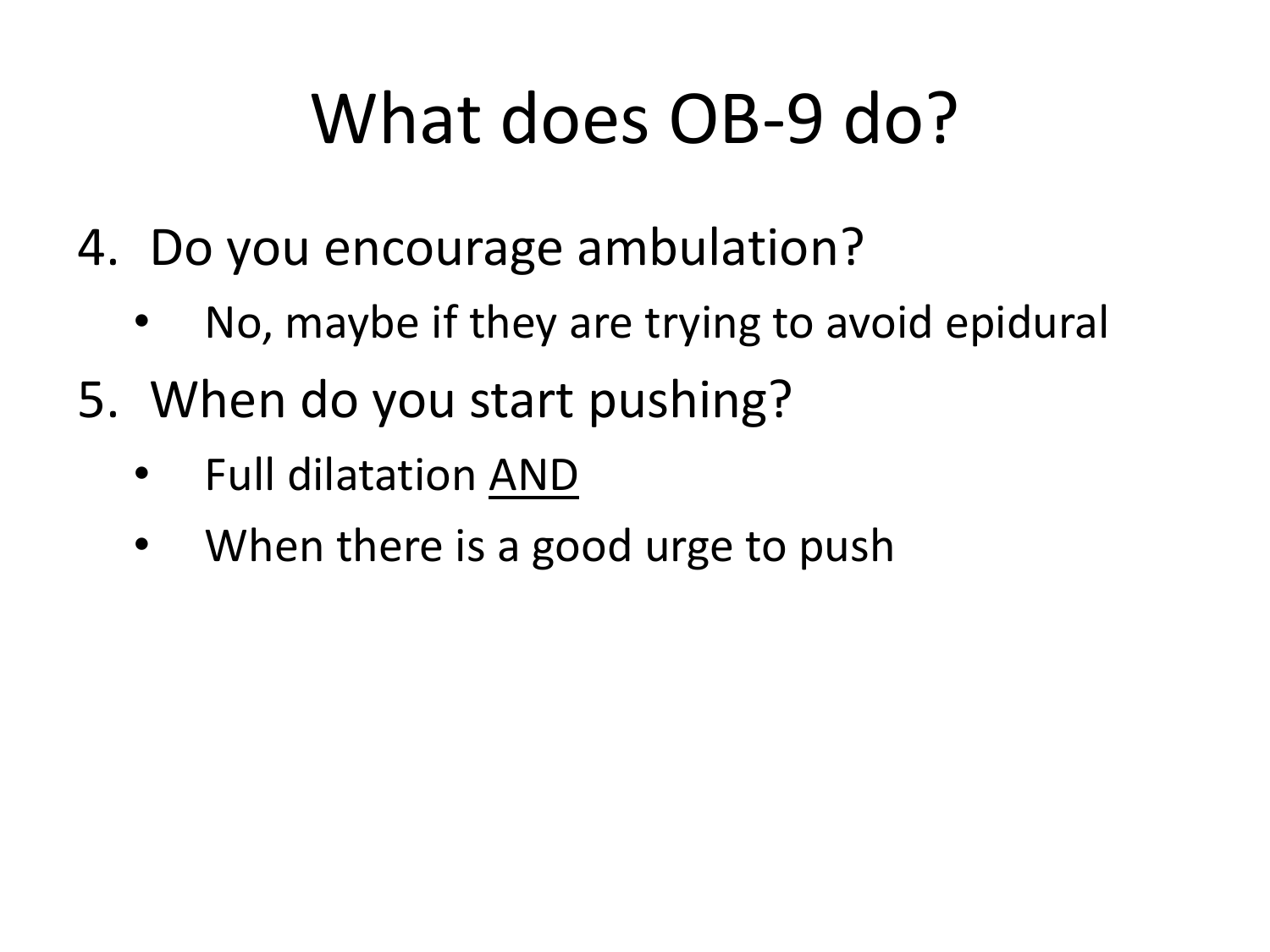- 4. Do you encourage ambulation?
	- No, maybe if they are trying to avoid epidural
- 5. When do you start pushing?
	- Full dilatation AND
	- When there is a good urge to push
- 6. How long do you wait in the  $2<sup>nd</sup>$  Stage
	- 2 hr active pushing and no progress
	- Longer if not pushing or if making progress
	- Spend a lot of time in the room coaching (Some nurses are less effective at coaching)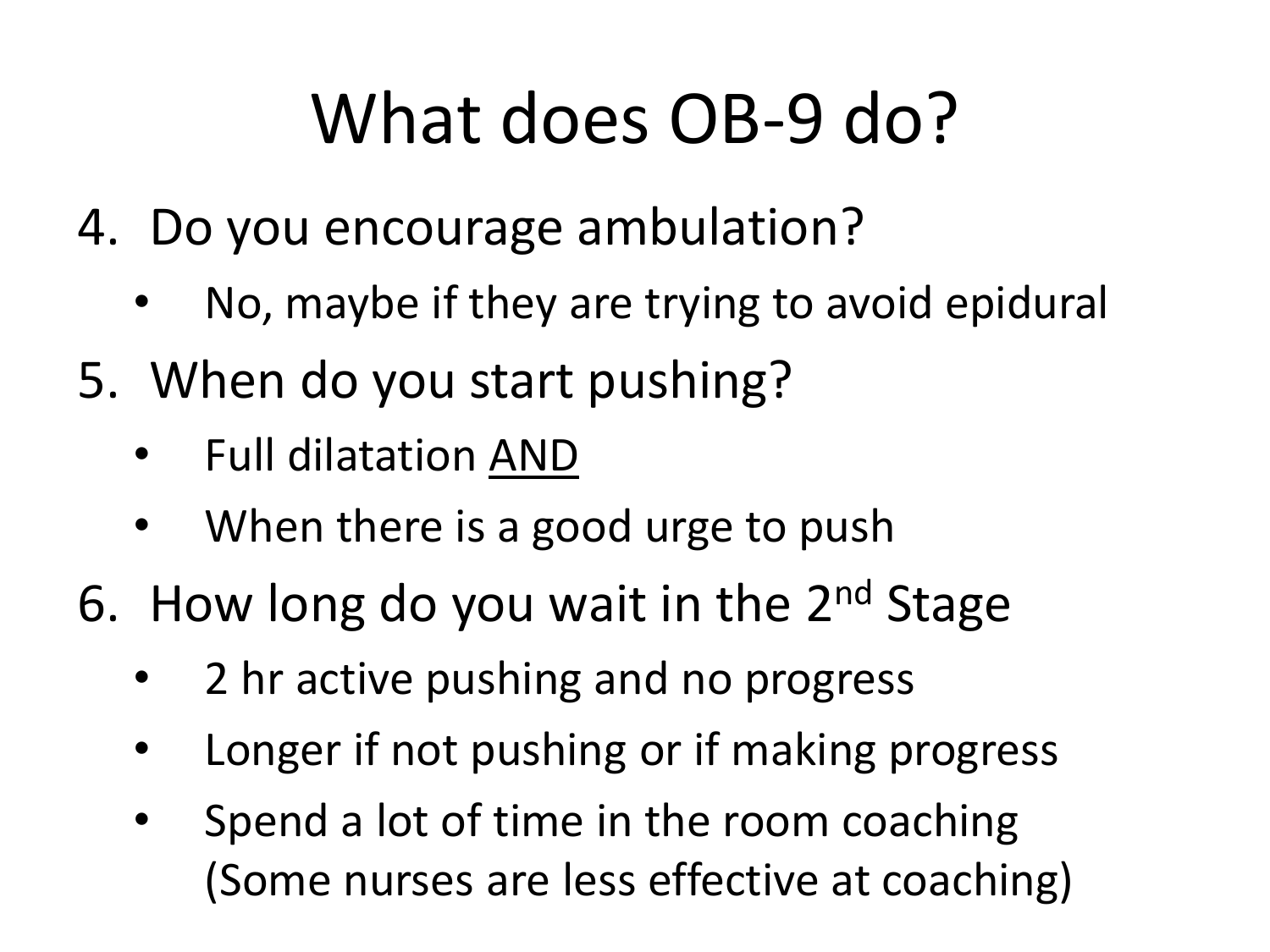- 7. How do you manage malpresentation?
	- Manual rotation early
	- Know the position at 8 cm in a primip
	- Try very hard to rotate, even over a number of contractions, with pushing to achieve descent as OA
	- Rarely do C/S for "Arrest in 2<sup>nd</sup> Stage, OP"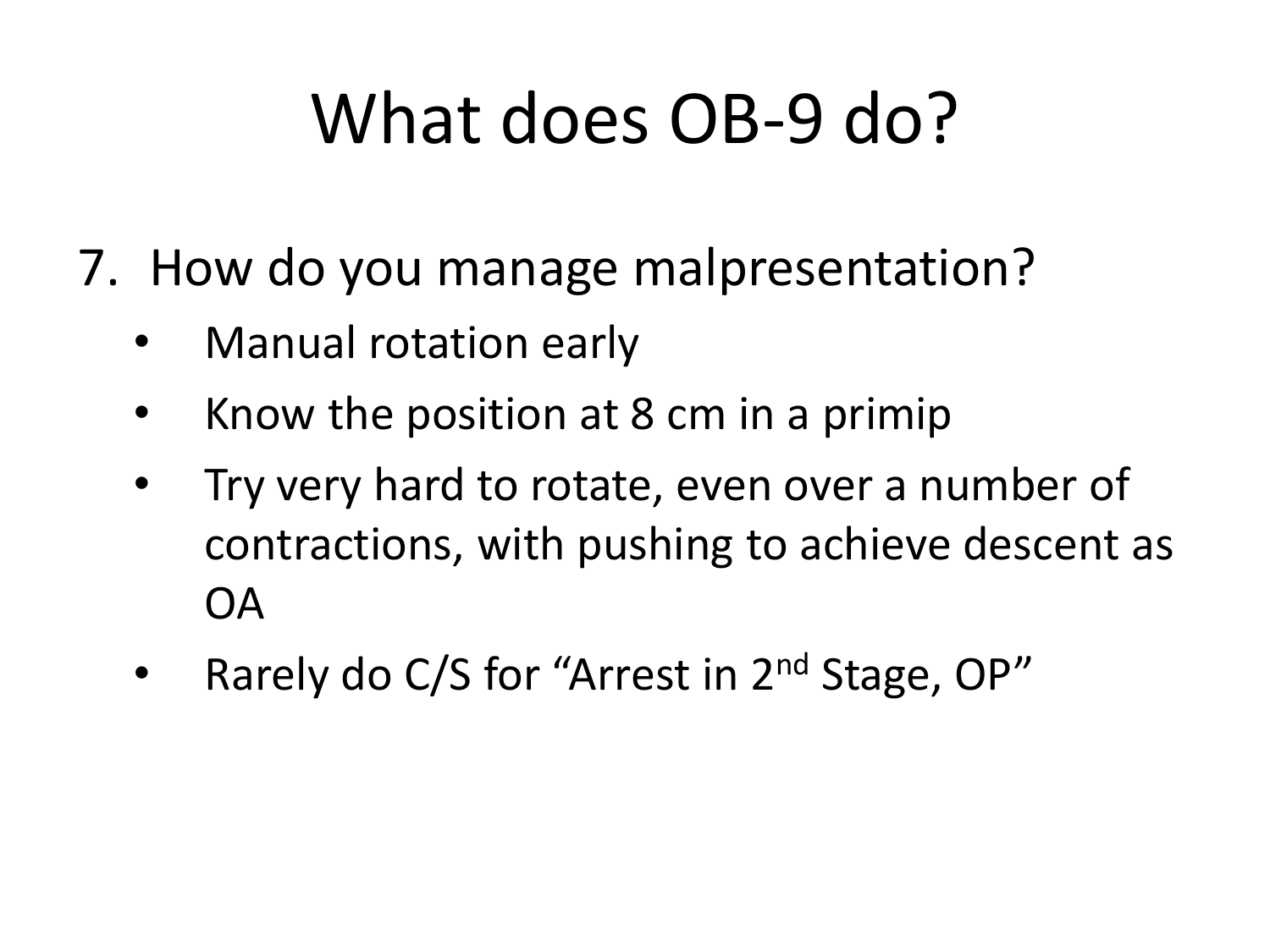- 8. How do you manage analgesia?
	- Whatever works:
		- Morphine early
		- Fentanyl late
		- No epidural until in active labour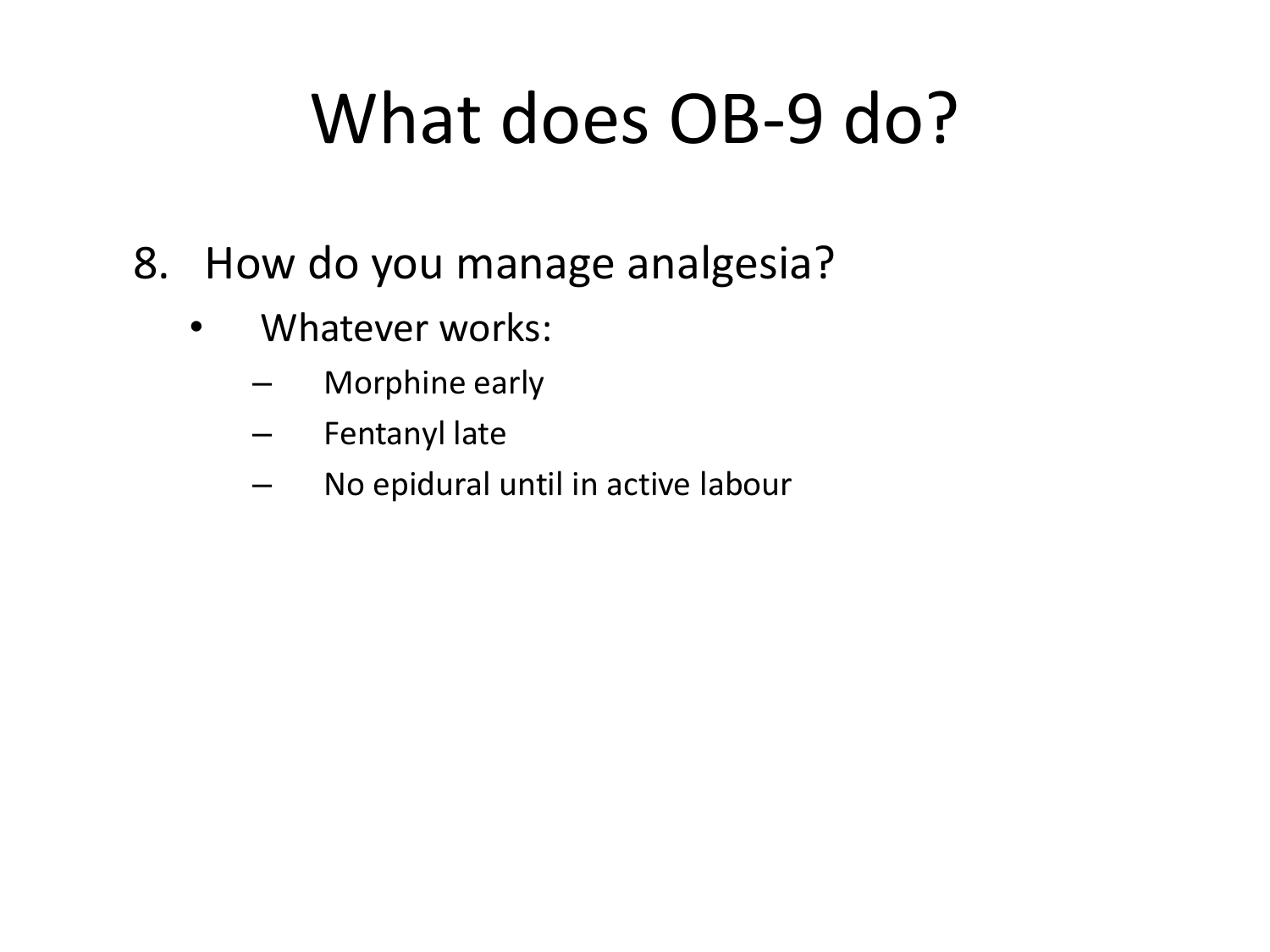- 8. How do you manage analgesia?
	- Whatever works:
		- Morphine early
		- Fentanyl late
		- No epidural until in active labour
- 9. When do you induce term PROM, GBS neg?
	- Give at least a full 24 hr from ROM
	- If in the evening, will do NSM at 24 hr and induce the following morning (could be 36 hr)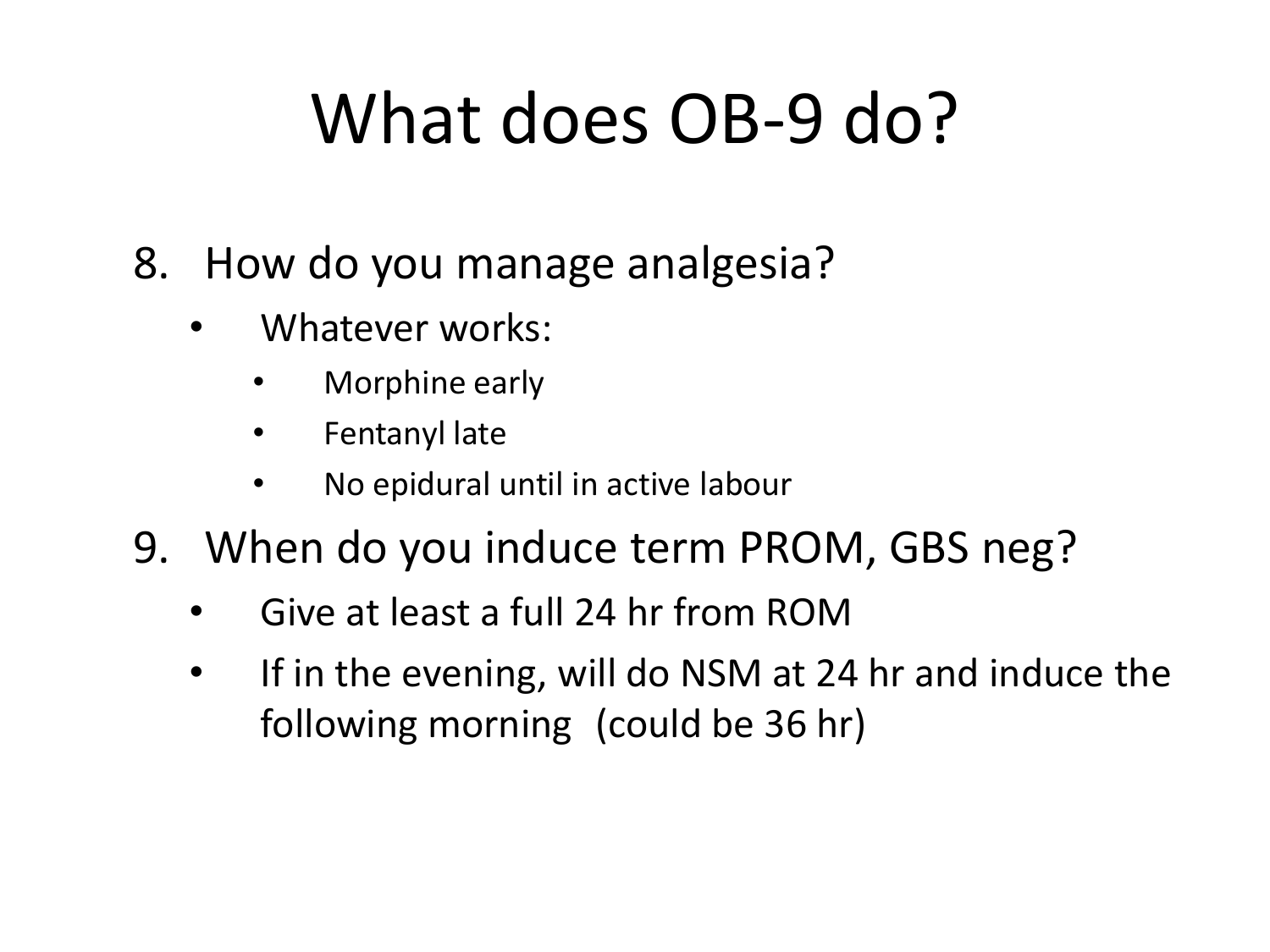Nursing observations:

- Corroboration of lack of interventions until active labour established
- Very "hands on" with the patients
	- actively coaches
	- early manual rotation of OP or OT
- Higher tolerance for Atypical FHR
	- less likely to run to the OR for a bradycardia episode that has recovered or is recovering
	- Nurses not uncomfortable with this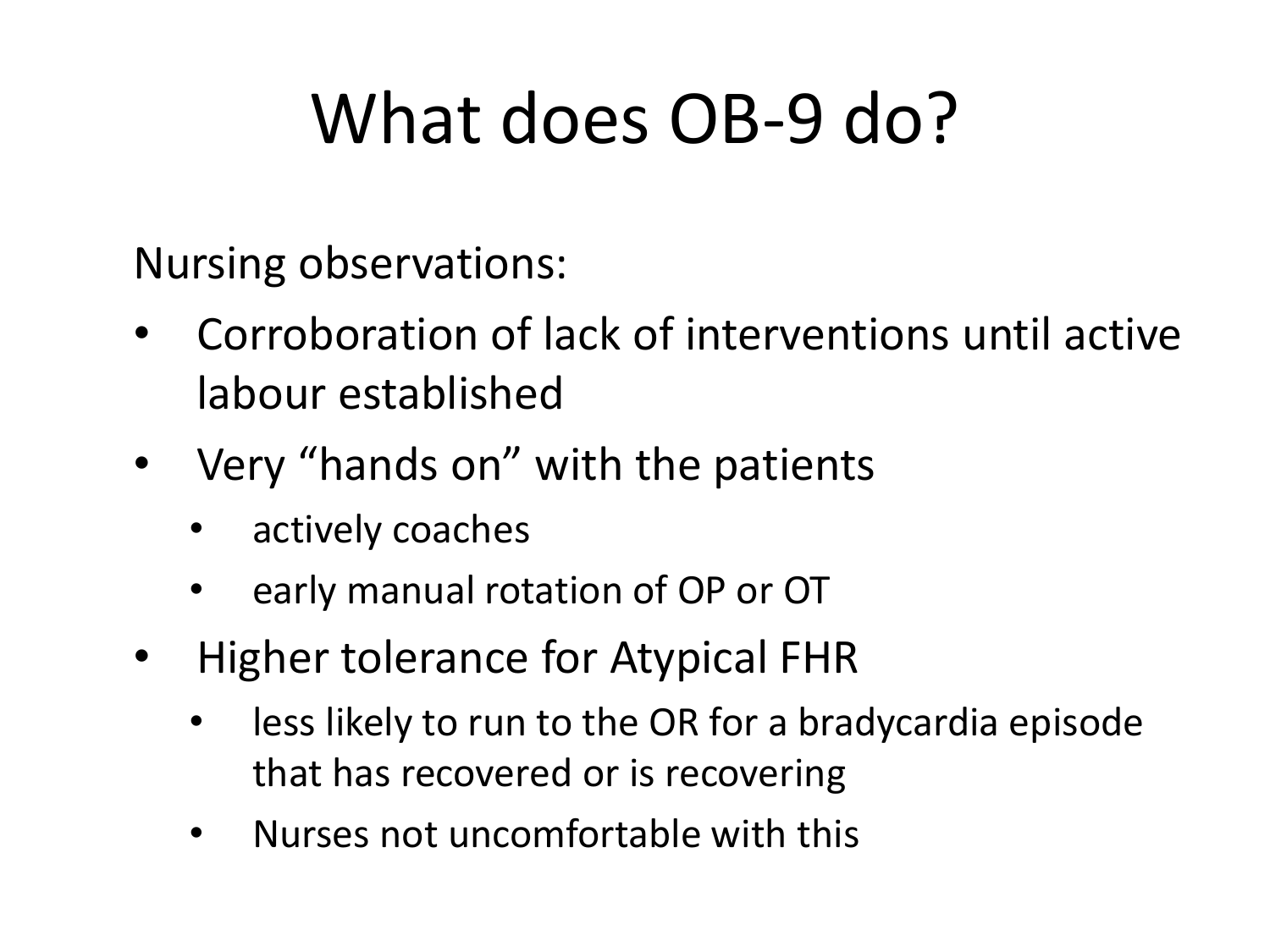My observations:

- Agree with OB-9 and the nurses observations
- OB-9 creates a culture of vaginal birth as the anticipated goal
	- Great sense of accomplishment and personal pride in achieving vaginal birth
	- Feels a sense of failure to do a Cesarean in labour
- Newborn outcomes have not been a concern (anecdotal)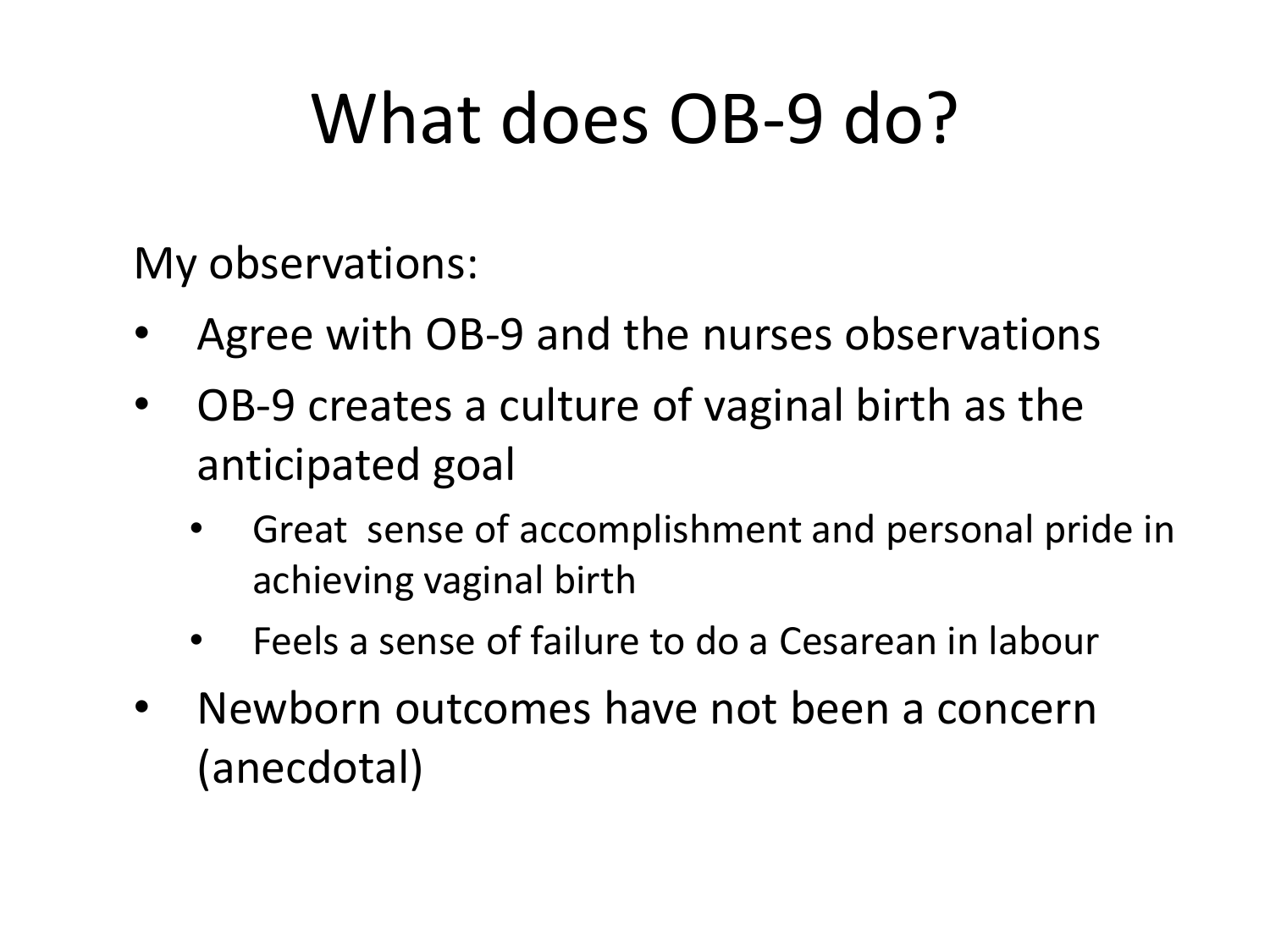## Conclusions

- Robust perinatal database is needed
- Analysis by Robson Grouping
	- Helpful to identify physician (and Care Team) specific differences
	- Identify impact of facility and physician specific practices regarding Induction and VBAC
	- Starts the conversation and directs future enquiry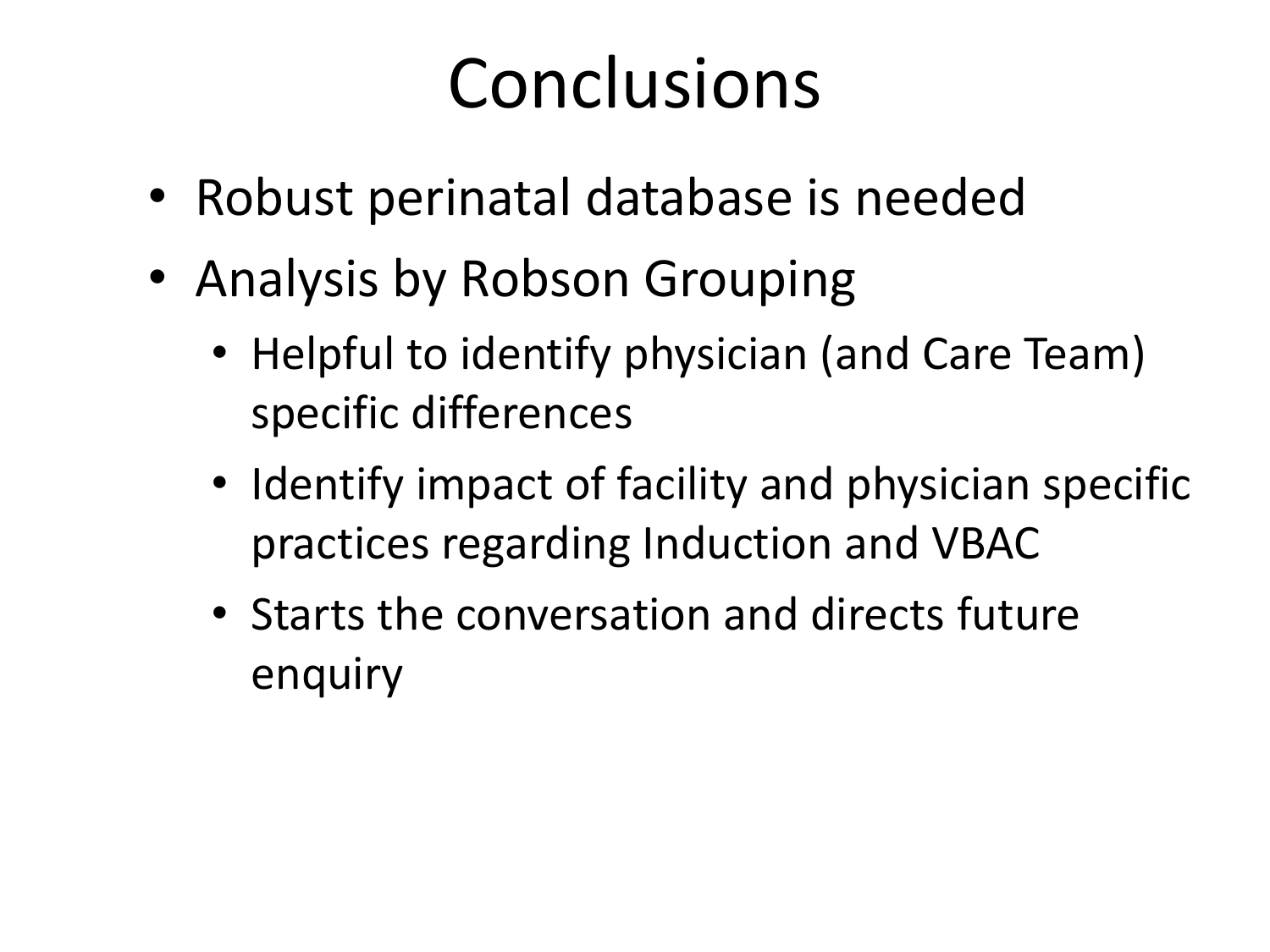# Conclusions

- Robust perinatal database is needed
- Analysis by Robson Grouping is helpful to identify facility & physician specific differences
- There are physician specific differences!
	- Reaction to FHR events?
	- Labour management?
	- Opportunity for VBAC?
	- Patience?